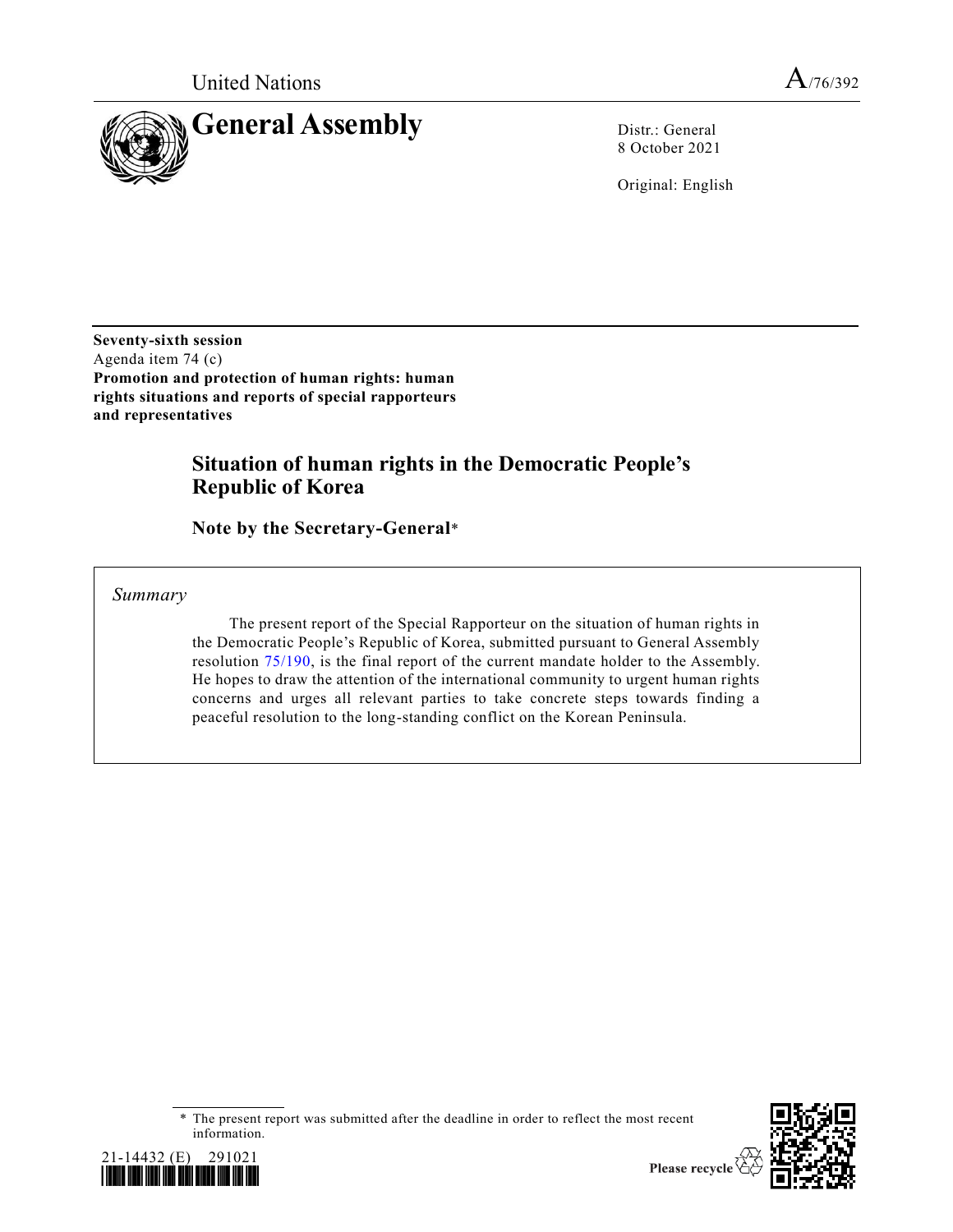# Contents

|             |                |                                                                  | Page                     |
|-------------|----------------|------------------------------------------------------------------|--------------------------|
|             |                |                                                                  |                          |
| П.          |                |                                                                  | $\overline{\phantom{a}}$ |
| III.        |                |                                                                  | $\overline{4}$           |
|             |                | Impact of the COVID-19 pandemic on the situation of human rights | $\overline{4}$           |
|             | В.             |                                                                  | $\overline{7}$           |
|             |                |                                                                  | 9                        |
|             | $D_{\rm{eff}}$ |                                                                  |                          |
| IV.         |                |                                                                  |                          |
| $V_{\cdot}$ |                |                                                                  | -16                      |
| VL.         |                |                                                                  |                          |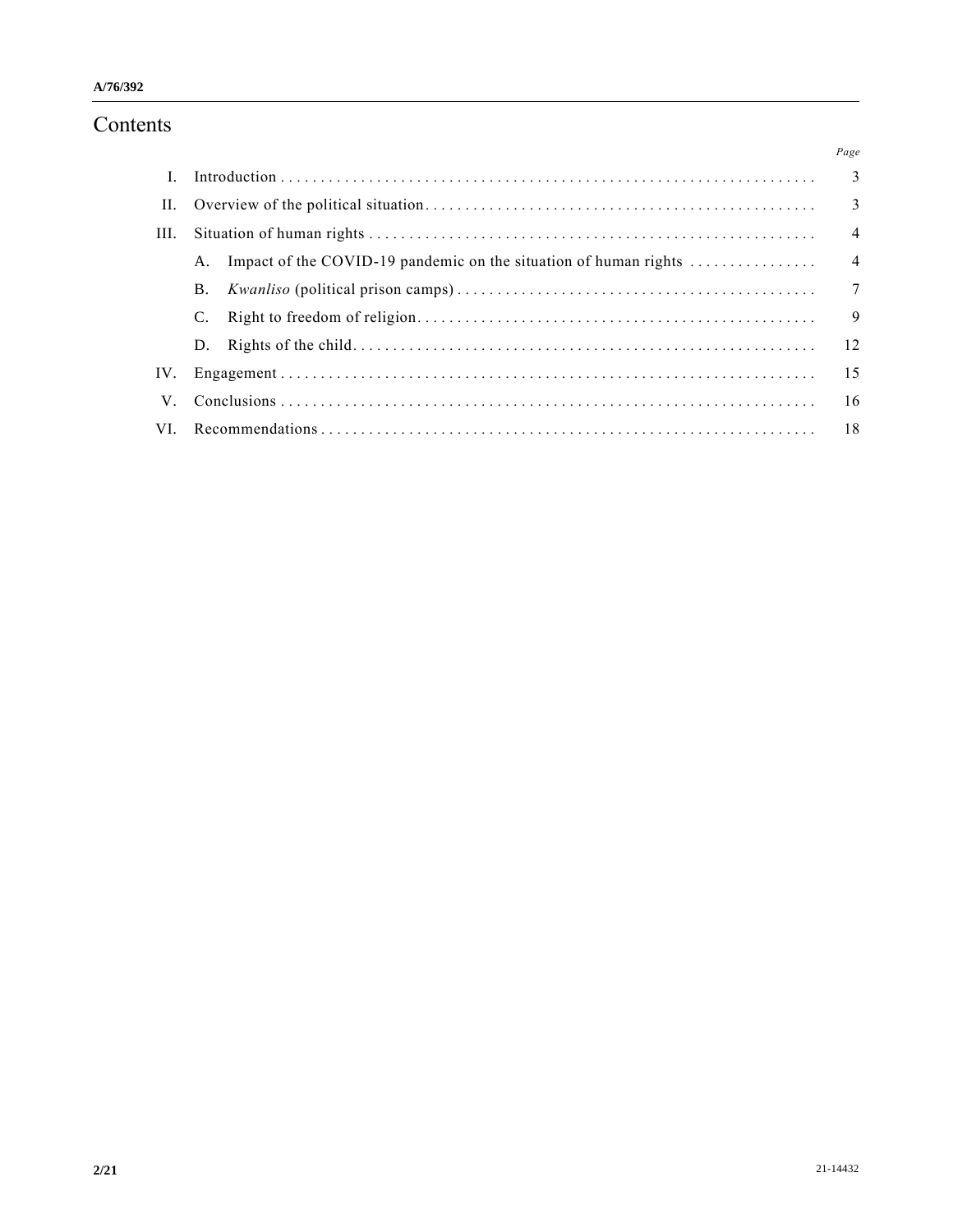# **I. Introduction**

1. Since January 2020, the Democratic People's Republic of Korea has enforced a full-scale border shutdown, imposed travel restrictions between cities and regions and restricted imports of non-essential goods, including humanitarian supplies not related to the coronavirus disease (COVID-19) response. According to the Government and the World Health Organization (WHO), there have been no confirmed cases of COVID-19 to date in the Democratic People's Republic of Korea. The Government has joined the COVID-19 Vaccine Global Access (COVAX) Facility; however, it is yet to fulfil the required necessary steps to receive vaccines through COVAX. The Special Rapporteur is concerned that the human rights situation continues to deteriorate as the country is further isolated. Most diplomatic and humanitarian personnel have left the country amid strict travel restrictions, shortages of essential goods, lack of health facilities and uncertainty over when the restrictions would end. As at July 2021, only 9 out of the 25 foreign embassies in Pyongyang had diplomatic staff operating from inside the country. Humanitarian organizations were providing valuable services to vulnerable populations, including through school meals programmes, nutritional support to pregnant and lactating women and vaccination programmes. The lack of continuity in the humanitarian programmes is likely to roll back key sustainable development achievements on vaccination, women and children's health, water and sanitation and food security.

2. Many people who rely on trade and commercial activities in the border areas in the north of the country have lost their income. Sanctions and the command economy continue to detrimentally impact livelihoods and curb sustainable development. People's access to food is a serious concern and the most vulnerable children and elderly are at risk of starvation. Owing to COVID-19 travel restrictions, only 229 escapees arrived in the Republic of Korea in 2020, a significant drop from 1,047 in 2019.<sup>1</sup> Only 36 escapees arrived in the first half of 2021. With the absence of an international presence in the country and only a few escapees having arrived in the Republic of Korea, access to first-hand information on the human rights situation inside the country has been extremely limited.

3. The Special Rapporteur regrets that the Government of the Democratic People's Republic of Korea continues to oppose his mandate and does not respond to his requests to visit the country. During the reporting period, the Special Rapporteur sent three communications and shared his draft reports to the General Assembly and to the Human Rights Council with the Government. He did not receive any response to his letters or reports. Owing to COVID-19 travel restrictions, he has been unable to undertake any official missions to the Republic of Korea or neighbouring countries since his official mission to Thailand in November 2019 and Japan in December 2019. The Special Rapporteur has instead held a series of online meetings with victims of human rights violations, their family members, civil society organizations and United Nations agencies and Member States. In the present report, the Special Rapporteur focuses on key human rights concerns raised by escapees, family members of victims of human rights violations, civil society organizations and other stakeholders.

# **II. Overview of the political situation**

4. On 8 April 2021, the President of the Democratic People's Republic of Korea, Kim Jong Un, at a meeting of the Workers' Party of Korea, called on officials to "wage

<sup>1</sup> Republic of Korea, Ministry of Unification, "Policy on North Korean defectors", South -North Relations database. Available at [www.unikorea.go.kr/eng\\_unikorea/relations/statistics/defectors/.](http://www.unikorea.go.kr/eng_unikorea/relations/statistics/defectors/)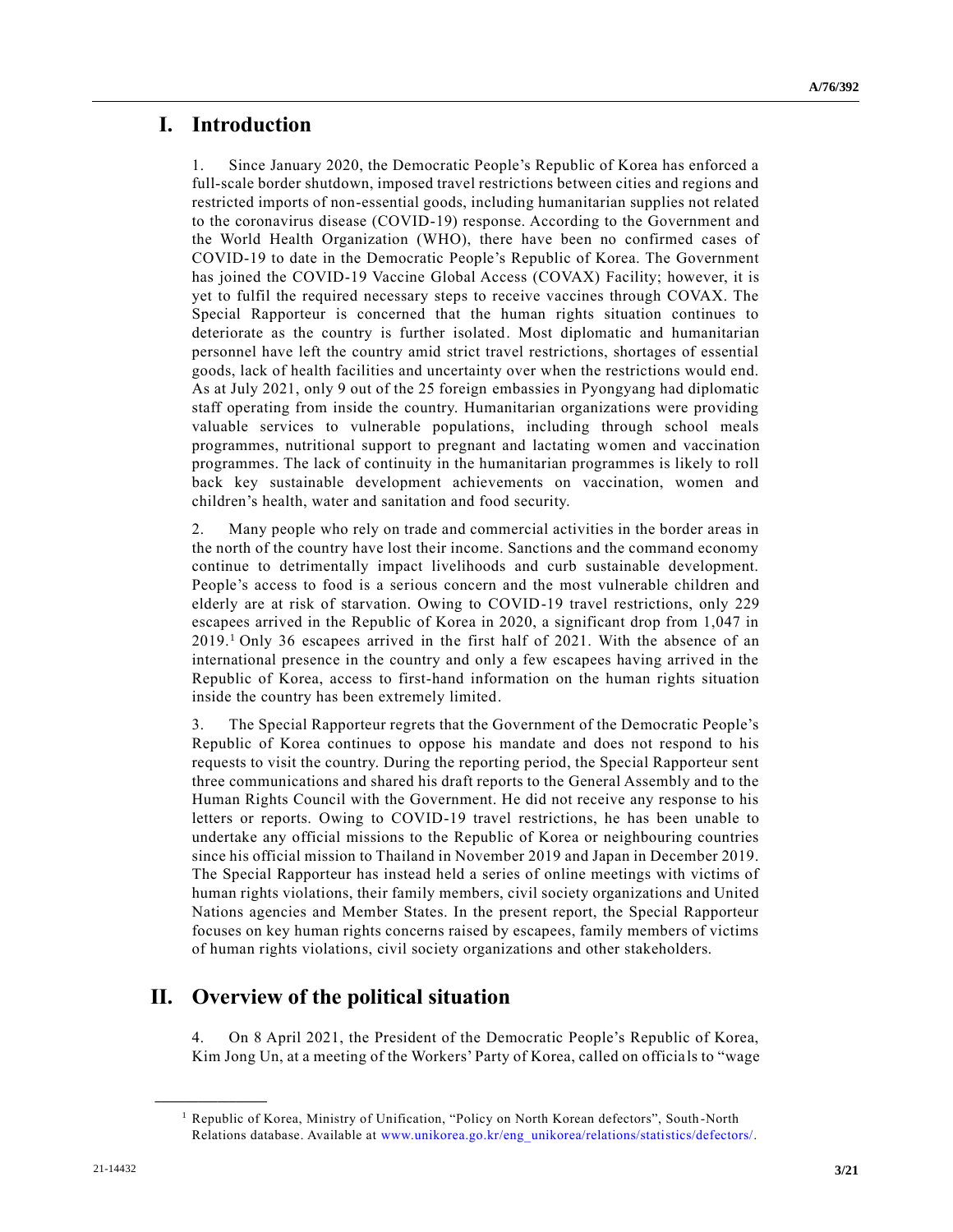another more difficult 'Arduous March'".<sup>2</sup> In June 2021, he acknowledged the dire food situation due to the failure of the agricultural sector to fulfil its grain production plan. A special order allowing the Government to take stricter control of the distribution and processing of grain was reportedly issued to deal with the food crisis. The agriculture sector appears to be facing multiple challenges due to a drop in the import of fertilizer and other agricultural supplies from China, the international sanction measures and an outbreak of African swine fever.<sup>3</sup>

5. At their first bilateral meeting on 21 May 2021, the President of the Republic of Korea, Moon Jae-in, and the President of the United States of America, Joseph Biden, reaffirmed their common belief that "diplomacy and dialogue … are essential to achieve the complete denuclearization and establishment of permanent peace on the Korean Peninsula", agreed to "work together to improve the human rights situation in the Democratic People's Republic of Korea" and committed to humanitarian aid. <sup>4</sup> The Special Rapporteur welcomes a concrete reference to the human rights situation in the joint statement. He reiterates that there is a need to apply a principled approach to negotiations and not shy away from raising human rights concerns, including cooperation with United Nations human rights mechanisms and, in particular, with his mandate and the Office of the United Nations High Commissioner for Human Rights (OHCHR). Negotiations should include a commitment from the Government of the Democratic People's Republic of Korea to meaningful progress and engagement on human rights with measurable benchmarks.

6. The Special Rapporteur is of the view that there is no reason to escalate into a new cycle of military tension on the Korean Peninsula. Instead, there is a need and a responsibility to revitalize the joint statement of Chairman Kim Jong Un and the then President of the United States, Donald Trump, at the Singapore Summit on 12 June 2018 and the Panmunjom Declaration on Peace, Prosperity and Reunificatio n of the Korean Peninsula of 27 April 2018 and to explore practical approaches to pursuing denuclearization, peace, development and human rights protection in the Democratic People's Republic of Korea – in line with the purposes and principles of the Charter of the United Nations. This is the time to send clear signals, take concrete action and find creative ways to give momentum to the stalled diplomatic process for securing a peaceful resolution to the conflict, and these could include the announcement of a peace declaration among parties.

## **III. Situation of human rights**

**\_\_\_\_\_\_\_\_\_\_\_\_\_\_\_\_\_\_**

## **A. Impact of the COVID-19 pandemic on the situation of human rights**

7. According to WHO, the Democratic People's Republic of Korea had tested 39,342 people for COVID-19 as at 9 September 2021.<sup>5</sup> All the results have been negative, which can be attributed to the Government's proactive preventive measures towards protecting the right to the physical and mental health of the population. The country was offered approximately 1.7 million doses of vaccines in July through COVAX but the shipment was delayed owing to a lack of technical preparedness and

<sup>2</sup> See [https://kcnawatch.org/newstream/1617920275-776284784/respected-comrade-kim-jong-un](https://kcnawatch.org/newstream/1617920275-776284784/respected-comrade-kim-jong-un-makes-closing-address-at-sixth-conference-of-cell-secretaries-of-workers-party-of-korea/)[makes-closing-address-at-sixth-conference-of-cell-secretaries-of-workers-party-of-korea/.](https://kcnawatch.org/newstream/1617920275-776284784/respected-comrade-kim-jong-un-makes-closing-address-at-sixth-conference-of-cell-secretaries-of-workers-party-of-korea/)

<sup>3</sup> Korea Development Institute, *KDI Review of the North Korean Economy* (May 2021), pp. 39–40 (in Korean).

<sup>4</sup> White House, United States of America, "U.S.-ROK Leaders' joint statement", 2 May 2021.

<sup>5</sup> See [www.nknews.org/2021/09/north-korea-reports-no-covid-cases-as-total-tested-nears-](http://www.nknews.org/2021/09/north-korea-reports-no-covid-cases-as-total-tested-nears-40000/?t=1640240335988)[40000/?t=1640240335988.](http://www.nknews.org/2021/09/north-korea-reports-no-covid-cases-as-total-tested-nears-40000/?t=1640240335988)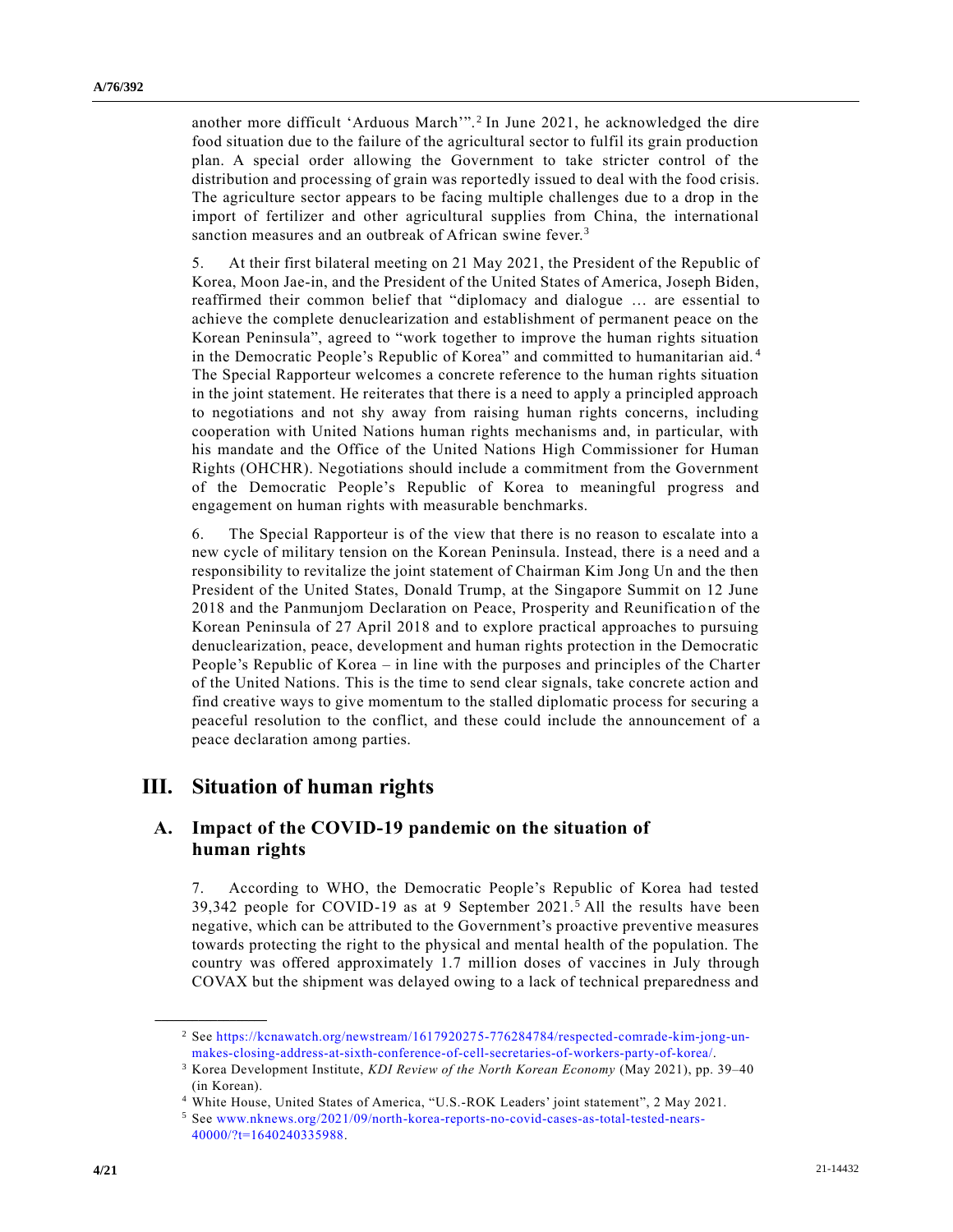global vaccines shortages. In September, the country communicated to the COVAX Facility that 2.97 million doses of vaccines offered may be relocated to other severely affected countries. <sup>6</sup> The country has a well-organized national immunization programme for other diseases and is capable of rolling out the COVID-19 vaccination programme. The Republic of Korea, the Russian Federation and the United States have expressed their willingness to provide vaccine support if required. At the seventy-fourth session of the World Health Assembly, the Democratic People's Republic of Korea criticized the hoarding of vaccines by some States and urged equality in global vaccine distribution. The State media, however, reportedly continues to warn its citizens of the potential side effects and inefficacy of the vaccines.<sup>7</sup> The Special Rapporteur strongly encourages the Government to fulfil technical requirements to receive vaccines through COVAX and from other States, including as part of a global strategy to control COVID-19.

8. The authorities continue to enforce other public health measures, such as mandatory mask-wearing, disinfection activities, lockdown of cities and regions, increased surveillance and severe restrictions on domestic travel. The opening of the Pyongyang General Hospital has reportedly been delayed indefinitely owing to difficulties in importing medical equipment due to COVID-19 and sanctions-related shipping holdups.<sup>8</sup> There are expectations that, with the completion of the construction of new quarantine facilities near its border with China, the Democratic People's Republic of Korea might partially open its trade with China with strict quarantine measures in place. While these prevention measures protect the right of people to physical and mental health against COVID-19, the Special Rapporteur is concerned that some restrictions do not comply with international human rights obligations. On 25 August 2020, the Ministry of Social Security, formerly the Ministry of People's Security, reportedly issued a proclamation prohibiting acts that impede the northern border closure. <sup>9</sup> The proclamation provides for a  $1-2$  km wide buffer zone along the northern border, mostly with China, and stipulates that any person who makes unauthorized entry "shall be shot unconditionally" and that trespassers found on the Democratic People's Republic of Korea's side of the Yalu and Tumen rivers "shall be shot without prior warning". It is alarming that this COVID-19 preventive measure reportedly includes provisions on the shooting of individuals who enter or leave the country in an irregular manner. International standards are clear that the potential lethal use of firearms for law enforcement purposes is limited to instances where it is strictly necessary to protect life or prevent serious injury from an imminent threat. <sup>10</sup> On 22 September 2020, a 47-year-old official of the Republic of Korea was shot dead by the security forces of the Democratic People's Republic of Korea.<sup>11</sup> In August, the Special Rapporteur, together with the Special Rapporteur on extrajudicial, summary or arbitrary executions and the Special Rapporteur on the promotion and protection of the right to freedom of opinion and expression, sent a joint communication raising these concerns over the proclamation, as well as the Reactionary Thought and Culture

<sup>6</sup> Soyoung Ahn, "N. Korea rejects COVID vaccines, saying hard-hit nations have greater need", Voice of America, 1 September 2021.

<sup>7</sup> See [www.nknews.org/2021/06/north-korean-media-warns-covid-vaccines-may-be-ineffective](http://www.nknews.org/2021/06/north-korean-media-warns-covid-vaccines-may-be-ineffective-for-next-few-years/)[for-next-few-years/.](http://www.nknews.org/2021/06/north-korean-media-warns-covid-vaccines-may-be-ineffective-for-next-few-years/)

<sup>8</sup> Colin Zwirko, "After months of delays, Kim Jong Un's premier hospital could soon open up" , NK Pro, 19 February 2021.

<sup>9</sup> The Proclamation is a directive issued by the Ministry of Social Security that applies to "all institutions, companies, organizations (including armed forces and materiel and special units), and citizens within the territory of the Democratic People's Republic of Korea" (art. 5).

<sup>10</sup> Human Rights Committee, general comment No. 36 (2018) on the right to life, para. 12.

<sup>&</sup>lt;sup>11</sup> The Special Rapporteur and the Special Rapporteur on extrajudicial, summary or arbitrary executions sent letters on the matter to the Democratic People's Republic of Korea and the Republic of Korea. The Special Rapporteurs have received a response from the Republic of Korea only. See communication No. AL KOR 7/2020.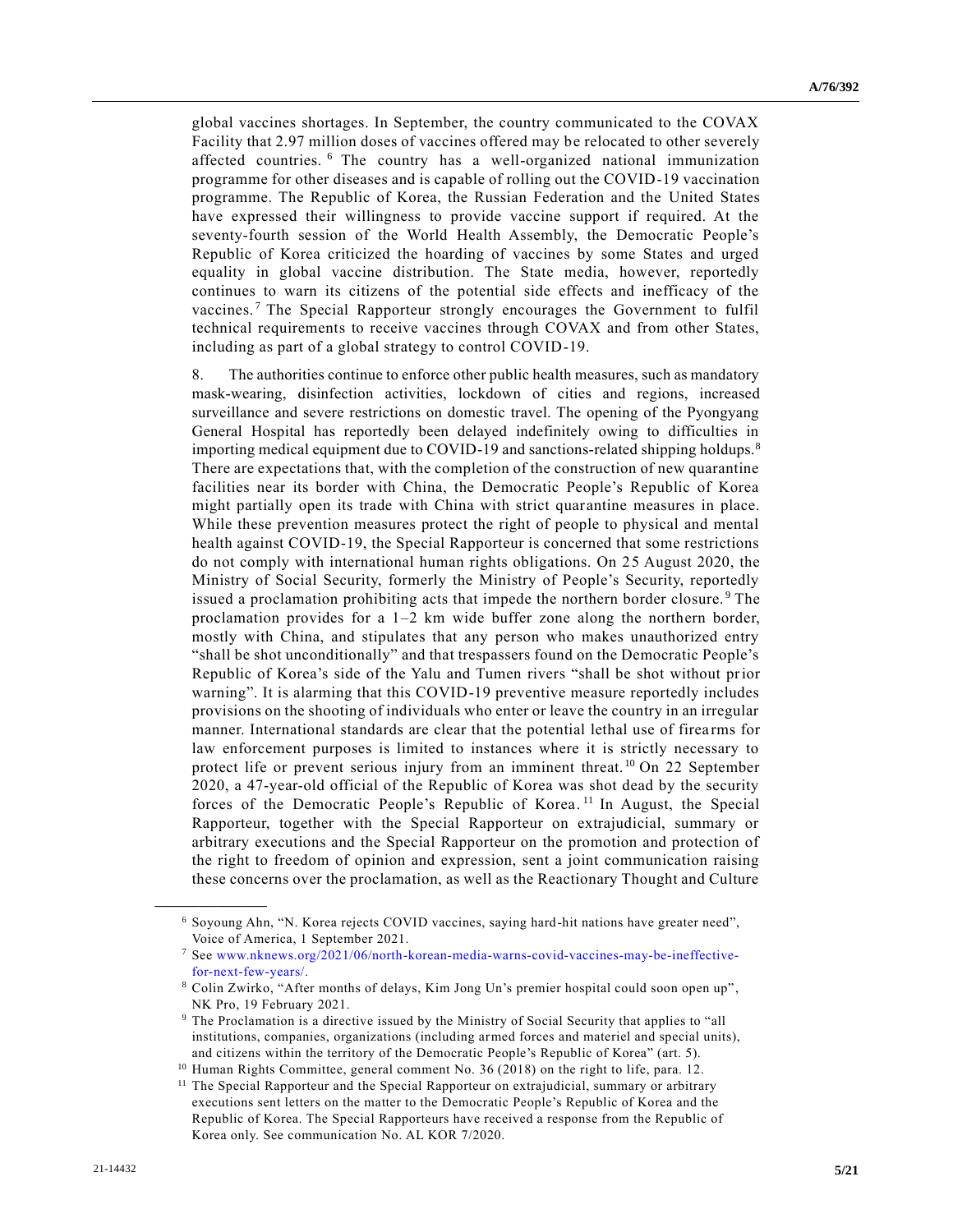Denunciation Law, adopted by the Supreme People's Assembly in December 2020, which contains harsh punishments, including the death penalty for actions related to access to information and freedoms of expression and religion.<sup>12</sup> On 14 July, there were reports that China had repatriated more than 50 individuals of the Democratic People' Republic of Korea who had been detained for more than a year in Shenyang owing to COVID-19 restrictions. Other individuals who have been detained in China may be facing imminent forced repatriation and the risk of ill-treatment if repatriated.

9. Prolonged and strict COVID-19 measures have resulted in severe economic hardship and increased vulnerability to human rights violations among the general population. More than 40 per cent of people were already food insecure prior to the COVID-19 pandemic, many of them suffering from malnutrition and stunted growth. The number of food-insecure households has subsequently increased. <sup>13</sup> In June 2021, the price of rice and corn rose in different regions. The Special Rapporteur has received information on emergency measures that the authorities have been taking, including the distribution of corn for five to seven days' consumption during the period from the end of June to mid-July 2021 and the control of food prices in the market. The Government has also prioritized agriculture to increase its food production and has reportedly mobilized urban residents, those discharged from the military, orphaned children and married women to work on the farms. Despite such temporary measures, the floods in early August and the lack of fertilizer, pesticides, fuel for vehicles and agricultural parts are likely to impact food production.

10. Essential medicines and medical supplies are in short supply and prices have increased severalfold as they stopped coming in from China, and humanitarian organizations have been unable to bring in medicines and other supplies. Essential life-saving interventions for children, including the provision of other vaccines, such as the polio vaccine, are inadequate. Access to sexual and reproductive health services for women remains minimal, with reportedly increasing cases of black -market abortions in recent months.<sup>14</sup> Food shortages are likely to increase undernutrition among children and other vulnerable groups, which also weakens their immune systems and increases their vulnerability to health problems. As a result of prolonged restrictions and a collapse in economic activities, families can no longer continue to support themselves. People are increasingly taking out loans and selling their household items to survive. Many factories and mines have shut down because of a lack of power, machine parts and raw materials. The situation of small-scale fishermen is reportedly affected owing to strict restrictions on fishing in border and coastal areas. The number of homeless people and street children is increasing. Those discharged from compulsory military service and returning home have no jobs, income or food to survive. Social concerns, such as prostitution, drug use, drug trafficking and robbery are reportedly on the rise owing to increasing economic deprivation.

11. Most prisons in the Democratic People's Republic of Korea do not provide decent food, drinking water or medical care. Reportedly, in June 2021, the Ministry of Social Security announced that inmates in *kyohwaso* (ordinary prisons) who had achieved their production-related outputs and those who had demonstrated good behaviour would have their sentences shortened.<sup>15</sup> Detainees were also reportedly

<sup>&</sup>lt;sup>12</sup> See communication No. OL PRK 5/2021.

<sup>13</sup> Food and Agriculture Organization of the United Nations (FAO), *Crop Prospects and Food Situation*, Quarterly Global Report No. 1 (Rome, 2021), pp. 5 and 26.

<sup>&</sup>lt;sup>14</sup> See Asia Press, "Interview with a North Korean woman: why the COVID situation is causing a surge in 'black-market abortions'", 31 May 2021. Available at [www.asiapress.org/rimjin](http://www.asiapress.org/rimjin-gang/2021/05/society-economy/korona-3/)[gang/2021/05/society-economy/korona-3/.](http://www.asiapress.org/rimjin-gang/2021/05/society-economy/korona-3/)

<sup>15</sup> See [www.dailynk.com/english/north-korea-issues-rare-order-shorten-sentences-model-inmates](http://www.dailynk.com/english/north-korea-issues-rare-order-shorten-sentences-model-inmates-reeducation-prison-camps/)[reeducation-prison-camps/.](http://www.dailynk.com/english/north-korea-issues-rare-order-shorten-sentences-model-inmates-reeducation-prison-camps/)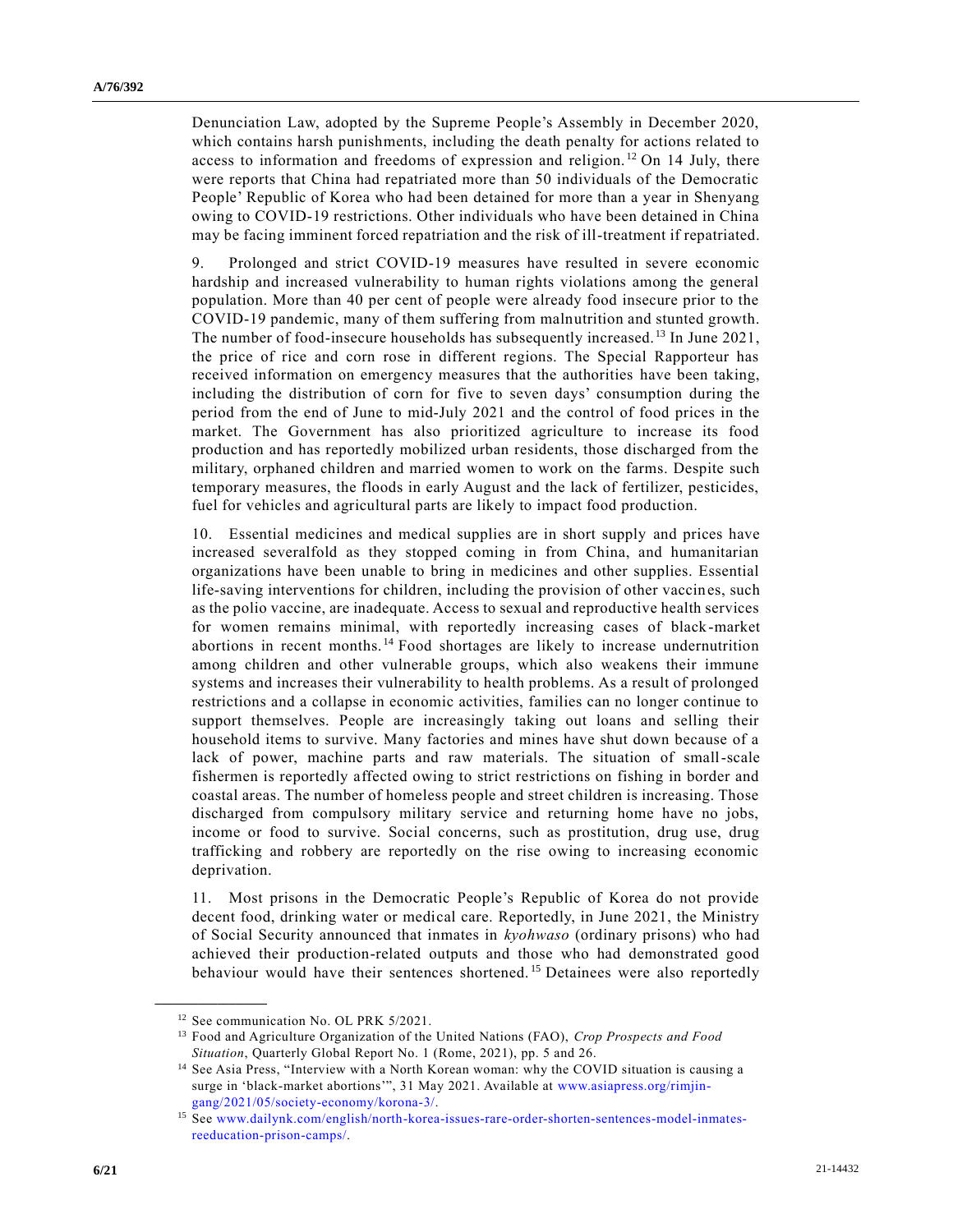being released from labour training camps (*rodongdanryondae*) owing to the unavailability of food and not enough work at construction sites. However, there are also reports of people being arrested and sent to prison for anti-socialist behaviour, such as watching and listening to films and music from the Republic of Korea. The Special Rapporteur has repeatedly urged the Government to consider the release of the vulnerable prison population, and to implement non-custodial alternatives to detention. He further recommends that the Government follow the guidelines set out in the joint statement on COVID-19 in prisons and other closed settings by the United Nations Office on Drugs and Crime (UNODC), WHO, the Joint United Nations Programme on HIV/AIDS (UNAIDS) and OHCHR<sup>16</sup> and abide by the United Nations Standard Minimum Rules for the Treatment of Prisoners (the Nelson Mandela Rules).

12. The COVID-19 restrictions and government vigilance against the pandemic have helped avert a possible health crisis, which could have had a disastrous impact on the lives of people. At the same time, prolonged isolation and border closures have resulted in food and other health problems and severe economic deprivation for many people across the country. This is also likely to set back social development in the long term. The Special Rapporteur urges that the authorities use this crisis as an opportunity to initiate legal and institutional reforms needed to guarantee economic and social rights, including the rights to food, water, sanitation and health. They should facilitate people's efforts to seek economic opportunities safely inside and outside of the country. They should also address the long-standing concerns regarding systematic violations of civil and political rights, such as freedom of movement, association, expression and information and the rule of law. The Special Rapporteur urges that, under these extraordinary circumstances brought about by COVID-19, which have dramatically limited domestic and foreign trade in the Democratic People's Republic of Korea, sanctions imposed by the Security Council should be reviewed and eased when necessary both to facilitate humanitarian and life -saving assistance and to enable the promotion of the right to an adequate standard of living for ordinary citizens. The Panel of Experts established pursuant to Security Council resolution [1874 \(2009\)](https://undocs.org/en/S/RES/1874(2009)) reported that "sanctions likely had unintended effects affecting [the] civilian population", although a quantitative assessment was difficult to make owing to various factors, including the COVID-19 pandemic [\(S/2021/211,](https://undocs.org/en/S/2021/211) para. 169).

### **B.** *Kwanliso* **(political prison camps)**

13. The Special Rapporteur continues to receive information on the presence and operation of the *kwanliso* (political prison camps)<sup>17</sup> consistent with the finding of the 2014 commission of inquiry on human rights in the Democratic People's Republic of Korea, that persons judged by the Government to have committed major political wrongs are forcibly disappeared into *kwanliso* (political prison camps). Escapees from the Democratic People's Republic of Korea continue to indicate a wide spread awareness that anyone believed to be a political threat to the current political system and the leadership of the country – including those found to have engaged with Christians, brokers or traffickers who have helped people reach the Republic of Korea or those who have tried to reach the Republic of Korea – continue to be sent to *kwanliso*. Information continues to indicate that, based on the mere judgment of the

<sup>&</sup>lt;sup>16</sup> See Ghada Fathi Waly, Executive Director, United Nations Office on Drugs and Crime (UNODC), and others, "UNODC, WHO, UNAIDS and OHCHR joint statement on COVID-10 in prisons and other closed settings", 13 May 2020.

<sup>&</sup>lt;sup>17</sup> *Kwanliso*, literally translated as "management centre or unit", are not official detention facilities and are administered under Bureau No. 7 (Farming Bureau) of the Ministry of State Security. Only *kwanliso* No. 18 in Kaechon is operated by the Ministry of Social Security.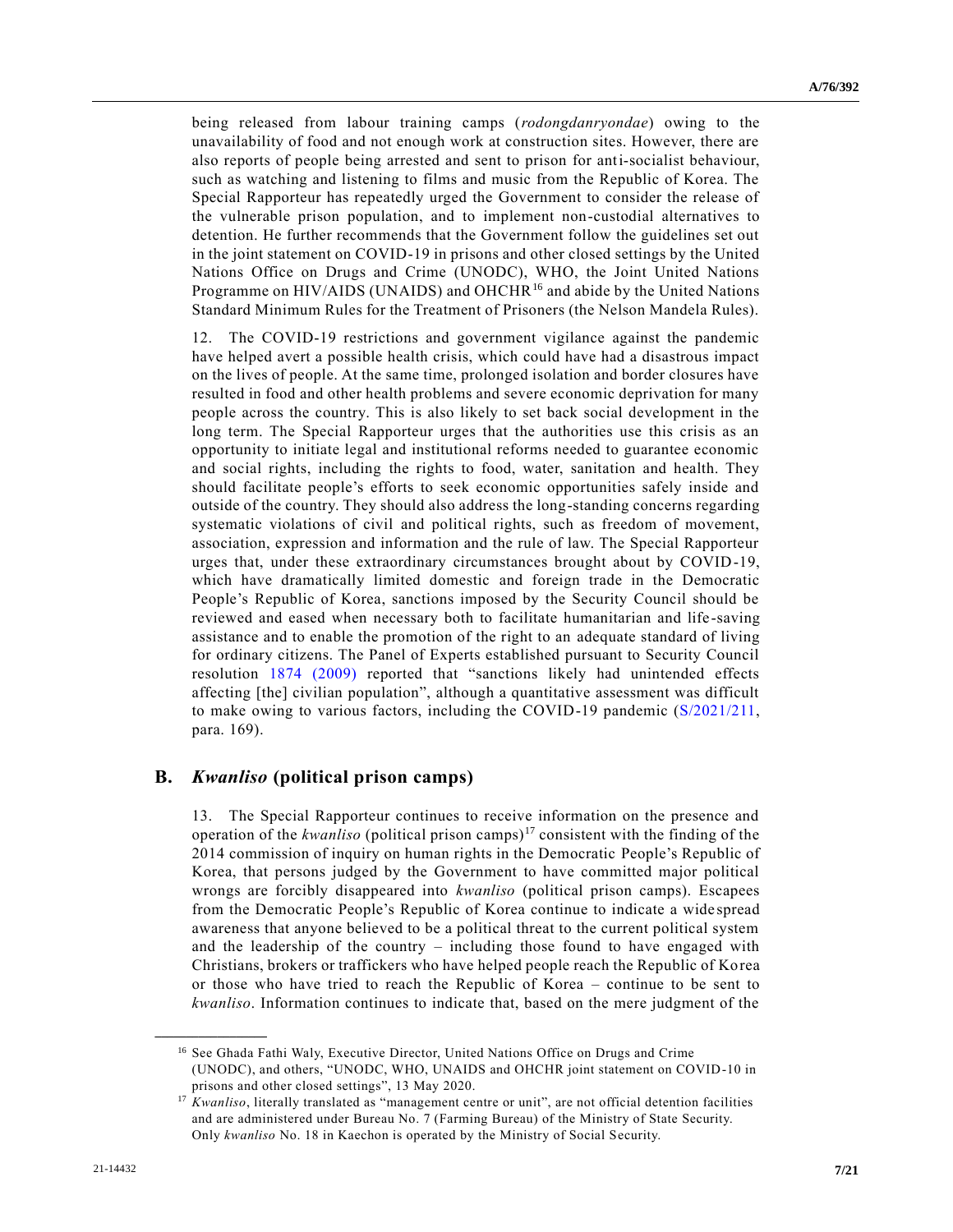officials at the Ministry of State Security that certain persons are disloyal to the Sta te and its ideology, people continue to be arbitrarily deprived of their liberty and confined to indefinite detention without the prospect of release, enduring inhumane conditions without access to adequate food, clean water and sanitation and subjected to mistreatment, including beatings that often amount to torture. Political prisoners are denied contact with the outside world and even with their families. Family members are left with the daily torment of not knowing the fate or whereabouts of their loved ones. The situation of those prisoners constitutes enforced disappearance according to international human rights law.<sup>18</sup> The Special Rapporteur can only deduce that, given the worsening economic situation of the country owing to COVID-19, the situation of these political prisoners has only deteriorated, including in relation to their access to food and exploitation through hard labour.

14. *Kwanliso* do not look like penitentiaries but more like villages, except for *kwanliso* No. 25.<sup>19</sup> According to some accounts of those who grew up in and escaped or were released in 2007 and 2008 from *kwanliso* No. 18,<sup>20</sup> located just south of the Taedong River, it was a large village that stretched up to 40 km and consisted of accommodation, schools for the officers' children and the detainees' children, hospitals, farms and detention facilities. The children of inmates went to school for half a day and worked in the afternoon. When children reached the Korean age of 17 in its traditional age reckoning<sup>21</sup> (15–16 years old), they had to work full time. The focus of *kwanliso* No. 18 was a coal mine used to fuel a power plant at Pukchang, where inmates worked. They also worked at collective farms and undertook logging in the mountains to support the operation of the mine. *Kwanliso* No. 18 was described as a self-sustained village, with accounts of women working as hairdressers and tailors for other inmates, for which they were paid in kind. Food was provided by the State until the death of Kim Il Sung in 1994, when it ceased during the Arduous March, from 1994 to 1998. Since then, inmates have had to secure their food by their own means.

15. The commission of inquiry found that at least four large camps, *kwanliso* Nos. 14, 15, 16 and 25, existed at the time of the issuance of its report in 2014. While there is insufficient information to determine whether all of these camps continue to operate in the same format as they did in 2014, recent satellite imagery indicates little change in the core structure of the camps. Furthermore, civil society organizations believe that *kwanliso* No. 16, located in Hwasong County, North Hamgyong Province, has expanded since 2013, with the construction of new checkpoints, new prisons, a mine and a village for the family members of inmates. No. 16 is reportedly the largest *kwanliso*, with an estimated capacity of 50,000 people. <sup>22</sup> Reports indicate that the detainees in *kwanliso* No. 22 have been transferred to No. 16, including a large number of prisoners who were sent to the camps after President Kim Jong Un came to power in 2013. A civil society organization reported that the expanded housing

<sup>&</sup>lt;sup>18</sup> Article 2 of the International Convention for the Protection of All Persons from Enforced Disappearances provides that "enforced disappearance" is considered to be the arrest, detention, abduction or any other form of deprivation of liberty by agents of the State or by persons or groups of persons acting with the authorization, support or acquiescence of the State, followed by a refusal to acknowledge the deprivation of liberty or by concealment of the fate or whereabouts of the disappeared person, which place such a person outside the protection of the law.

<sup>19</sup> NK Watch, *Effects of International Advocacy toward Human Rights of North Korea* (Seoul, 2020), p. 51.

<sup>20</sup> *Kwanliso* No. 18 was believed to be decommissioned as a *kwanliso* in about 2006. However, a recent analysis by civil society organizations indicated that a small number of prisoners are still detained there. See David Hawk and Amanda Mortwedt Oh, *The Parallel Gulag: North Korea's "An-jeon-bu" Prison Camps* (Washington, D.C., Committee for Human Rights in North Korea, 2017), p. 65.

<sup>21</sup> In the traditional East Asian age reckoning, people are born at 1 year of age, and one year is added to their age on New Year's Day.

<sup>22</sup> NK Watch, *Effects of International Advocacy*, p. 62 (see footnote 19).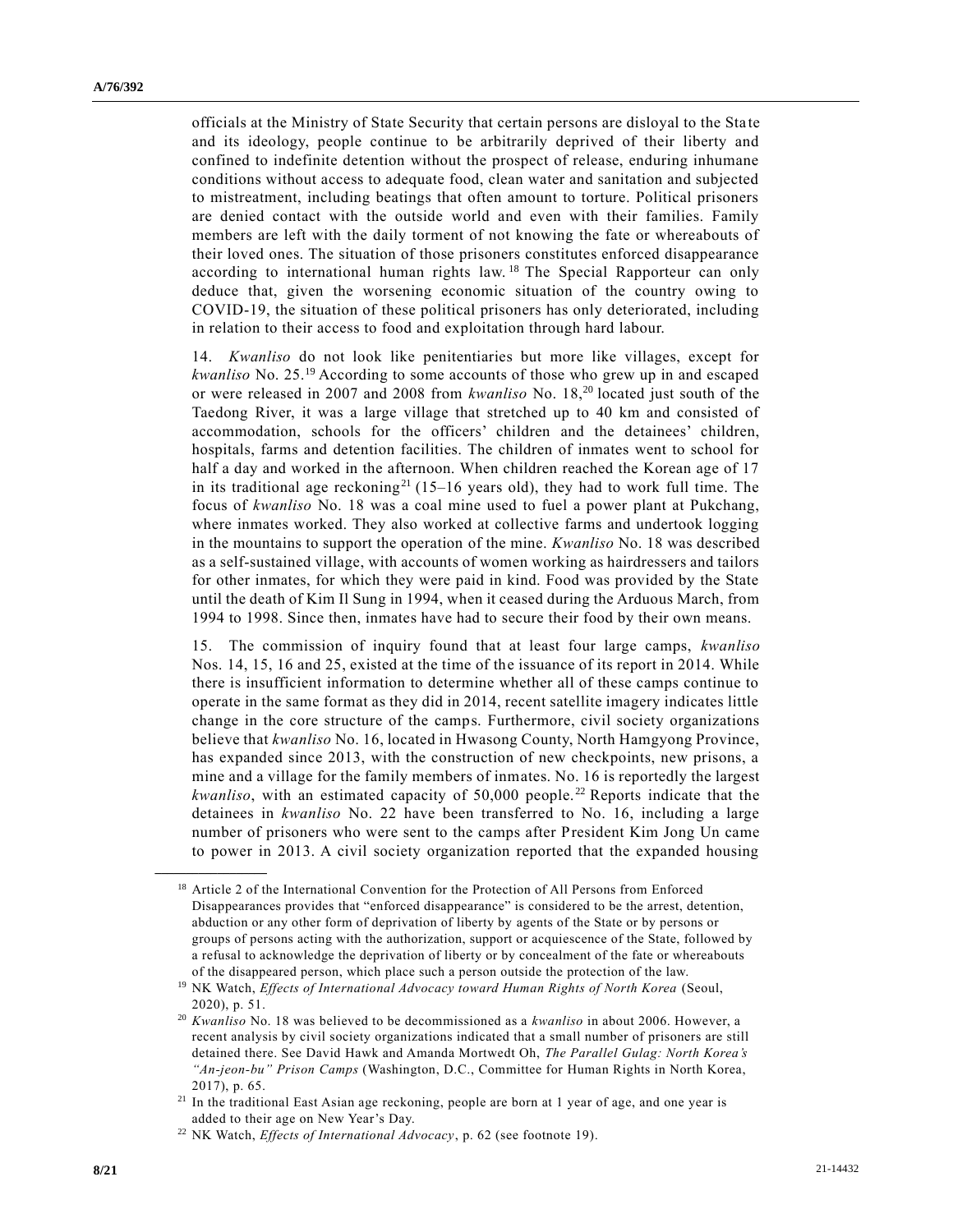areas in *kwanliso* No. 16 are for single detainees, including those who had attempted to escape to the Republic of Korea, and that the practice of guilt by association, whereby family members are detained together with the accused, has decreased significantly. Conflicting reports exist as to the current status of *kwanliso* No. 15, with some observers reporting that it had been converted into a "model prison" in 2014.<sup>23</sup> Satellite imagery from September 2017, however, may indicate that the prison continued to operate in some format at least until that date.

16. The Democratic People's Republic of Korea denies the existence of political prison camps while acknowledging the presence of "reform institutions" [\(A/HRC/42/10,](https://undocs.org/en/A/HRC/42/10) paras. 73–78). During the State's universal periodic review by the Human Rights Council in May 2019, the Government delegation stated: "there is no such thing as 'political prisoner' or 'political prison camp' in the vocabulary of the criminal law and the criminal procedural law" and "these laws provide that those who committed offences against the State or other ordinary crimes should be committed to reform institutions. Those who committed anti-State crimes as provided in the criminal law are spies and terrorists who are sent by the hostile forces … Those criminals are not many in number and are kept in reform institutions but separately from others." The Special Rapporteur highlights that, regardless of the terminology used, under international human rights law no person can be arbitrarily detained u nder vague legislation and without due process of law and judicial guarantees, and is considered a forcibly disappeared person as long as there is a refusal to acknowledge the deprivation of liberty or concealment of the fate or whereabouts of the disappea red person. He calls on the Government to provide access for international actors, including the Special Rapporteur, to monitor reform institutions and *kwanliso* containing persons detained for "anti-State crimes".

17. The Special Rapporteur has consistently called for the progressive release of those who are detained in *kwanliso* [\(A/HRC/40/66,](https://undocs.org/en/A/HRC/40/66) para. 26; [A/74/275/Rev.1,](https://undocs.org/en/A/74/275/Rev.1) para. 36), in particular, children, the elderly, persons with mental health or physical illnesses or disabilities and pregnant women and nursing mothers. In this regard, the Special Rapporteur welcomes recent information that the prison period of one family in *kwanliso* was shortened, children were released from *kwanliso* in a few cases and children were exempted from imprisonment in *kwanliso* when families were arrested for having attempted to defect to the Republic of Korea. <sup>24</sup> The Special Rapporteur encourages the Government to continue such efforts and progressively release those who are detained in *kwanliso*. At the same time, the Special Rapporteur again calls on the Government to disclose all available information regarding the administration of those camps, in particular: (a) the number of detainees; (b) the gender and ages of the detainees; (c) the crimes attributed to the detainees, the sentences imposed and judicial and administrative records; (d) the labour regime; (e) the feeding regime; (f) access to water and sanitation; (g) medical services; (h) releases, deaths and burial sites; (i) the family visit regime; and any other relevant information.

### **C. Right to freedom of religion**

**\_\_\_\_\_\_\_\_\_\_\_\_\_\_\_\_\_\_**

18. Chapter 5, article 68 of the Constitution of the Democratic People's Republic of Korea provides that citizens have freedom of religious belief. It further provides that "Religion must not be used as a pretext for drawing in foreign forces or for harming the State and social order", thereby limiting the exercise of the right to freedom of

<sup>&</sup>lt;sup>23</sup> Choi Song Min, "Camp 15 gone but no liberty for prisoners", Daily NK, 8 November 2014. Available at [www.dailynk.com/english/camp-15-gone-but-no-liberty-for-pr/.](http://www.dailynk.com/english/camp-15-gone-but-no-liberty-for-pr/)

<sup>24</sup> Kyu-chang Lee and others, White Paper on Human Rights in North Korea 2020 (Seoul, Korea Institute for National Unification, 2020), p. 507.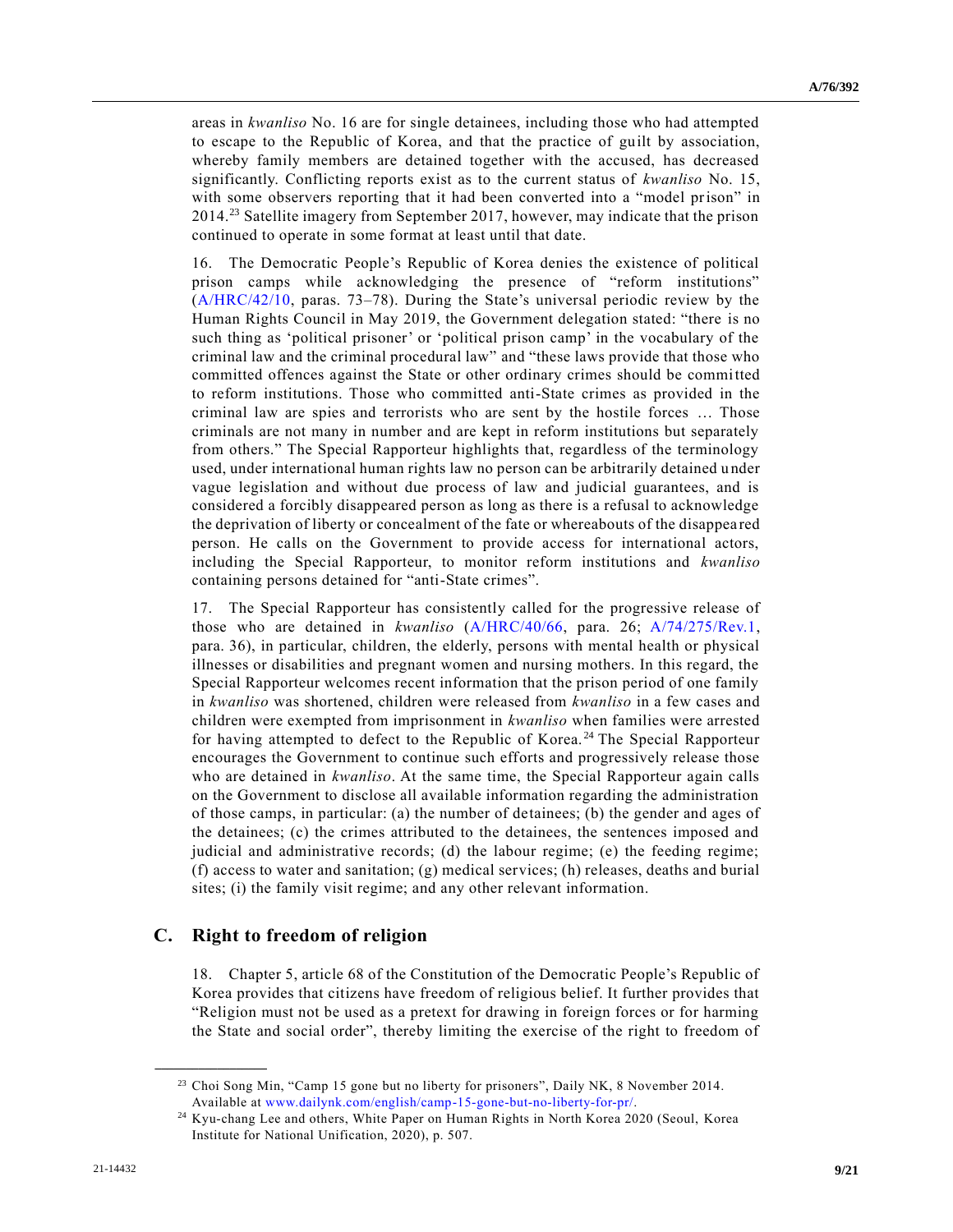religion and belief. Historically, after the Korean War, former Leader Kim Il Sung viewed religion, in particular Christianity, as "the opiate of the people"<sup>25</sup> claiming that it was used as a tool for imperialism. Although there were some openings for religious activities in the 1980s, including the construction of churches in Pyongyang,<sup>26</sup> with the unitary *Suryong* (Supreme Leader) ruling system and the juche ideology as the only ideology allowed, the right to freedom of religion and belief is "de facto restricted".<sup>27</sup> The exercise of the freedom of religion is nearly impossible in the Democratic People's Republic of Korea, with a lack of access to information related to religion and religious activities, the criminalization of imported items without authorization, the absence of religious facilities, except in Pyongyang, and surveillance by neighbours and authorities. In addition, authorities often consider religious activities as being superstitious activities, which are also prohibited under criminal law.<sup>28</sup> In 2002, the Democratic People's Republic of Korea reported to the Human Rights Committee that there were 12,000 Christians (Protestants), 800 Roman Catholics, 15,000 practitioners of Cheondoism (modern religions rooted in Confucianism) and 10,000 Buddhists [\(CCPR/CO/72/PRK/Add.1\)](https://undocs.org/en/CCPR/CO/72/PRK/Add.1).The Government explained that there were traditionally not many religious people in the country and that many of them had died during the Korean War. It further explained that "old people died of age and young people seldom believe in religion" (ibid., para. 5). Civil society organizations estimate a significantly higher number of people who believe in some kind of religion.<sup>29</sup> One civil society organization reported that there were 300 Protestant pastors, no Catholic priests, 250 Cheondoist leaders, 300 Buddhist monks and 5 Russian Orthodox priests in the country. <sup>30</sup>

19. It is reported that Christians are categorized as a "hostile class" under the *songbun* system of social classification and continue to be particularly targeted as a "serious threat to loyalty to the state".  $31$  Escapees who are repatriated to the Democratic People's Republic of Korea are strictly interrogated over whether they had any contact with Christian groups in China, as some Christian groups help escapees flee to the Republic of Korea. If the escapees' intention to flee to the Republic of Korea is confirmed, they receive harsher punishments, including imprisonment in *kwanliso*. The 2020 Reactionary Thought and Culture Denunciation Law prohibits the consumption, import or distribution of books and other content that reflect the culture of "hostile nations", such as the United States or Japan, or are opposed to the Democratic People's Republic of Korea. Anyone breaking the law can be punished by up to 10 years' imprisonment and reform through labour for consumption of such materials and up to 15 years for importing and distributing them. Bibles or other religious scripts are considered prohibited materials. Anyone violating the law on superstitious behaviour is subject to up to seven years' imprisonment and correctional labour. According to civil society organizations, surveillance and

<sup>&</sup>lt;sup>25</sup> "Religion is a reactionary and unscientific world view. Religion is like an opium." See Korean Workers' Party Publishers, Selections from Kim Il Sung's Works (Pyongyang, 1972), p. 154 (in Korean).

<sup>26</sup> The Government of the Republic of Korea estimated in 2018 that there were 121 religious facilities in the Democratic People's Republic of Korea, including 60 Buddhist temples, 52 Cheondoist temples, three State-controlled Protestant churches, and one Russian Orthodox church. There is a mosque on the premise of the Embassy of Iran in Pyongyang.

<sup>27</sup> Sookyung Kim and others, *White Paper on Human Rights in North Korea 2019*, p. 188.

<sup>&</sup>lt;sup>28</sup> Article 256 of the Criminal Law provides that superstitious behaviours are subject to up to 7 years of correctional labour punishment.

<sup>&</sup>lt;sup>29</sup> For instance, Open Doors estimates that there are 400,000 Christians in the country. See [www.opendoorsusa.org/christian-persecution/world-watch-list/north-korea/.](http://www.opendoorsusa.org/christian-persecution/world-watch-list/north-korea/)

<sup>30</sup> Database Center for North Korean Human Rights, *2020 White Paper on Religious Freedom in North Korea*, (Korean) pp. 61–65 (in Korean).

<sup>31</sup> Submission by the World Evangelical Alliance to the Committee on Civil and Political Rights on 4 January 2021, para. 2.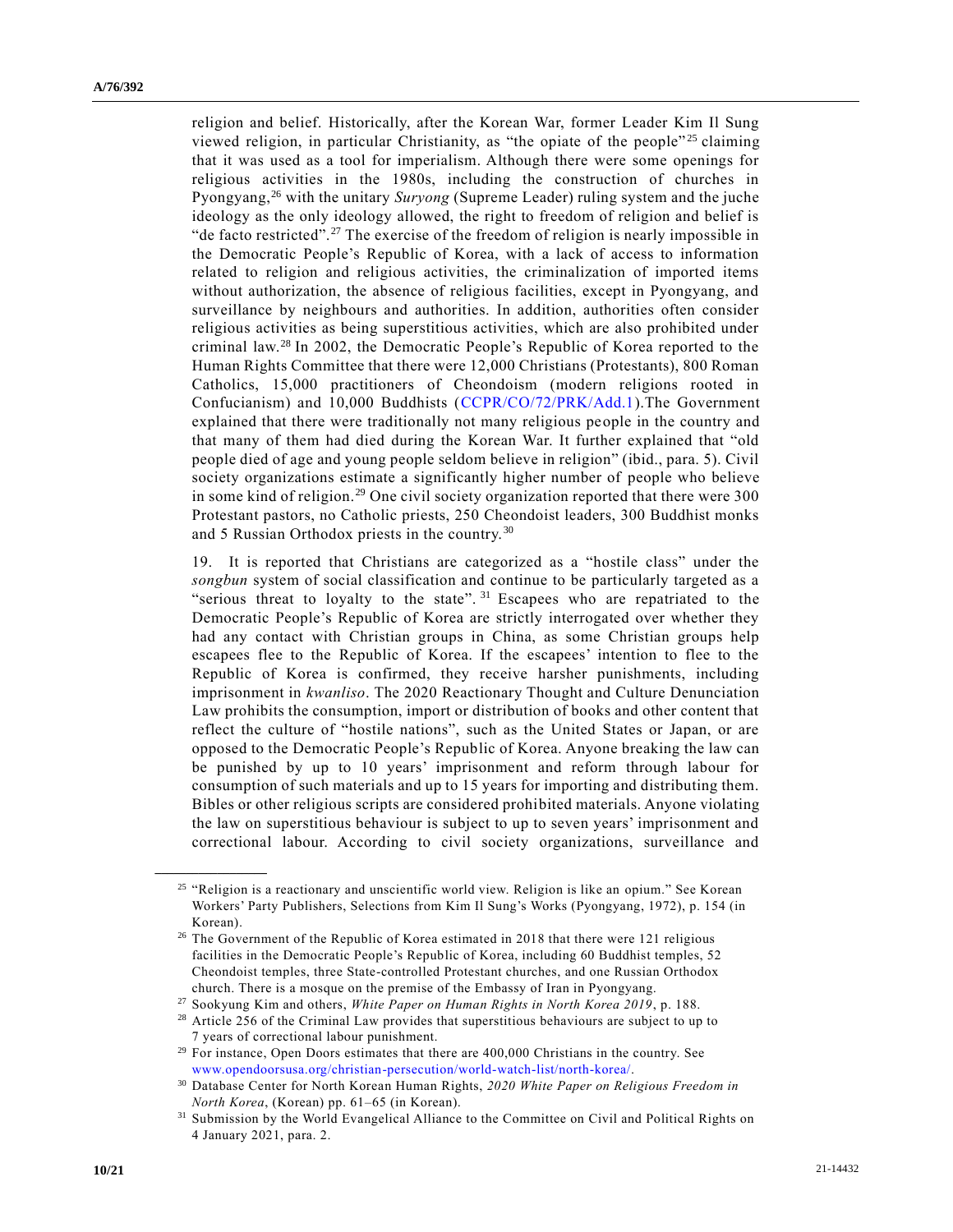punishment of shamanism and, in particular, influential shamans, has increased since a directive to root out superstitious acts that damage socialism was issued in July 2017.<sup>32</sup> One escapee told OHCHR that, in July 2019, she was detained for a month in a *rodongdanryondae* as a punishment for visiting a fortune teller. She said that there was intensified surveillance against fortune tellers in late 2018.

#### **Religion and peacebuilding on the Korean Peninsula**

20. Since 1989, the National Council of Churches in Korea (Republic of Korea) and the Korean Christian Federation in the Democratic People's Republic of Korea have issued an "inter-Korean prayer for Korean Peninsula peace and reunification" every year ahead of the National Liberation Day on 15 August. In 2020, however, the Korean Christian Federation did not respond to an offer to issue a joint prayer for the first time amid escalated tensions between the two countries. In 2021, prior to Easter, the Korean Christian Federation reportedly stated that "a joint prayer between the two Koreas would be meaningless at this point".<sup>33</sup> According to a group of pastors in the border areas, since the first meeting and joint worship of the churches of the Democratic People's Republic of Korea and the Republic of Korea in 1986, the two churches have contributed to peacebuilding on the Korean Peninsula through humanitarian cooperation and exchanges for peace. In October 2018, President Moon Jae-in conveyed to Pope Francis that President Kim Jong Un thanked the Pope for "praying for inter-Korean peace at the 2018 PyeongChang Olympics and inter-Korean summit meetings" and that President Kim expressed his intent that "he would wholeheartedly welcome the Pope should he visit Pyeongyang". <sup>34</sup> The Pope reportedly said that "I am the one who should feel grateful to Chairman Kim Jong Un" and that "I would certainly answer if an official invitation arrived, and I can go".<sup>35</sup> In July 2021, the Secretary of State of the Holy See, Cardinal Pietro Parolin, in a meeting with the speaker of the National Assembly of the Republic of Korea, Park Byeong-Seug, informed him of the Pope's willingness to visit the Democratic People's Republic of Korea and his interest in peace on the Korean Peninsula.<sup>36</sup>

21. The Special Rapporteur consulted, via letter, with relevant actors<sup>37</sup> to seek views on how the exercise of freedom of religion in the Democratic People's Republic of Korea can contribute to peace on the Korean Peninsula. The Korea Peace Prayer Pastors living in the Inter-Korean Border Area shared their activities to promote peace. In 2012, the General Secretary of the World Council of Churches visited the Democratic People's Republic of Korea, as the church in the country actively works for peace on the Korean Peninsula by participating in the Ecumenical Forum for Peace, Reunification and Development Cooperation on the Korean Peninsula. The Forum comprises churches from 11 countries. The groups of pastors pointed to the fact that, in the current situation on the Peninsula, the churches of the two Koreas can meet only with the permission of the two Governments. The exercise of the right to freedom of religion and the exercise of other rights, including freedom of expression, movement and association, facilitate and enable dialogue and peacebuilding on the Korean

<sup>32</sup> Korea Future Initiative, Persecuting Faith: Documenting Religious Freedom Violations in North Korea, vol. 1 (London, 2020), p. 39.

<sup>33</sup> "North Korea rejects South's offer of joint Easter prayer: sources", *The Korea Times*, 26 March 2021.

<sup>34</sup> Republic of Korea, Ministry of Unification, "Pope Francis says, 'I am the one who should feel grateful to Chairman Kum Jong Un… I can go'", 19 October 2018.

<sup>35</sup> Ibid.

<sup>36</sup> Shin Ji-hye, "Pope awaiting invitation to visit North Korea", *The Korea Herald*, 12 July 2021.

<sup>&</sup>lt;sup>37</sup> The Special Rapporteur sent letters to the Holy See, Korea Peace Prayer Pastors in the Inter-Korean Border Area, National Council of Churches of Korea and Nehemiah Globa l Initiative on the issues of the exercise of the right to freedom of religion in the Democratic People's Republic of Korea and peace on the Korean Peninsula.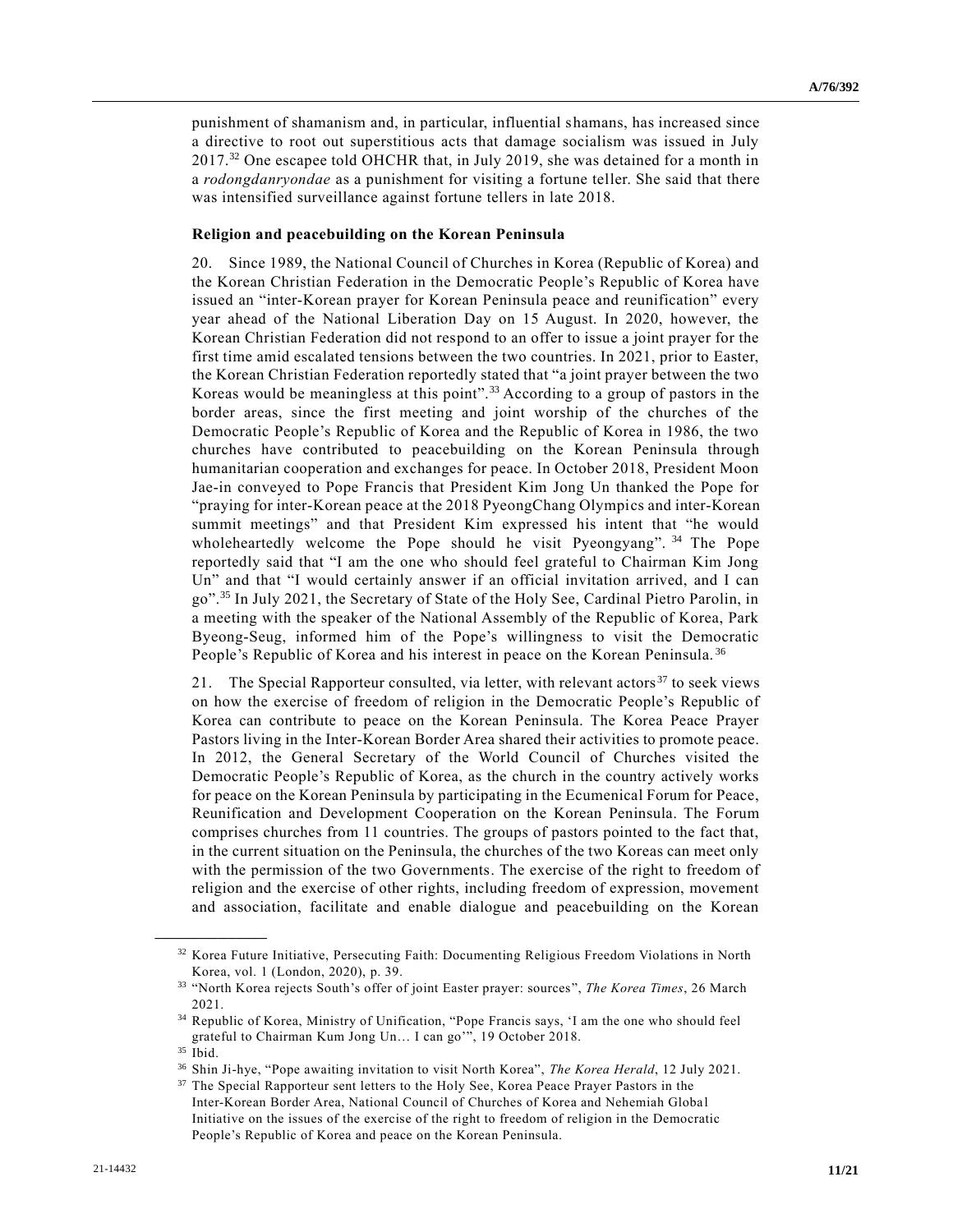Peninsula. The groups of pastors stated that "the freedom of the churches of the two Koreas [to act] for peace on the Korean peninsula means freedom from the National Security Act (South Korea) and the Social Safety Act (North Korea)". The Special Rapporteur calls upon both Governments to create opportunities to allow people-topeople exchanges between the two countries as a part of a peacebuilding process.

## **D. Rights of the child**

22. The Democratic People's Republic of Korea ratified the Convention on the Rights of the Child in 1990 and was reviewed by the Committee on the Rights of the Child in 1998, 2004, 2009 and 2017. The Act on the Protection of the Rights of the Child, which provides the legal basis for the protection of the rights of the child, was enacted in 2010 and amended in 2014. Article 2 of the Act defines a child as a person under the age of 16. In its State report to the Committee on the Rights of the Child, the Government of the Democratic People's Republic of Korea explained that the definition is based on the age  $(16-17)$  of completion of the 11-year compulsory education, and that "children learning under this new [12-year course] system will be 17–18 years old when they finish their 12-year course. Then the legal definition of children will be changed to be the same as the definition provided in the Convention" [\(CRC/C/PRK/5,](https://undocs.org/en/CRC/C/PRK/5) para. 28).

### **Discrimination**

**\_\_\_\_\_\_\_\_\_\_\_\_\_\_\_\_\_\_**

23. Article 3 of the Act on the Protection of the Rights of the Child provides that the same rights are guaranteed to all children in the country regardless of status "such as their *songbun* at birth, gender, the office of their parent or guardian, property ownership, or bodily defects". However, in reality, opportunities among children are determined by their family political, social and economic status. Orphans and street children (*kotjebi*) are vulnerable to child labour, including being deployed to shock brigades (*dolgyeokdae*), which usually involve the mobilization of young people to construction sites often affiliated with the Ministry of Defence or the Ministry of People's Armed Forces.<sup>38</sup> During the review by the Committee on the Rights of the Child in 2017, the Government reported that the number of street children was decreasing [\(CRC/C/PRK/Q/5/Add.1,](https://undocs.org/en/CRC/C/PRK/Q/5/Add.1) para. 51). The Special Rapporteur has received reports that children often run away from orphanages owing to the lack of food. The number of street children has also reportedly increased owing to economic difficulties arising from COVID-19 restrictions. In May 2021, the State media reported that more than 160 orphans who had graduated from secondary school had volunteered to work at coal mines and farms to "repay the love the Worker's Party of Korea showed for taking care of them over the years".<sup>39</sup> Usually, young people who cannot join the military owing to their family background (*songbun*), those from families who are unable to bribe authorities and orphans are vulnerable to mobilization to permanent shock brigades $40$ for extended periods without pay. The use of child labour involving those under 18 years of age in harmful and hazardous environments, such as coal mines, is considered one of the worst forms of child labour and is prohibited under international law. It is also a concern to the Special Rapporteur that orphans have to volunteer to work to

<sup>&</sup>lt;sup>38</sup> Article 31 of the Act on the Protection of the Rights of the Child provides that a child without parents or guardians will be raised at an orphanage or an academy at the expense of the Government.

<sup>39</sup> See [https://kcnawatch.net/newstream/1622095366-436719122/graduates-of-orphans-schools](https://kcnawatch.net/newstream/1622095366-436719122/graduates-of-orphans-schools-volunteer-to-work-in-difficult-fields/)[volunteer-to-work-in-difficult-fields/](https://kcnawatch.net/newstream/1622095366-436719122/graduates-of-orphans-schools-volunteer-to-work-in-difficult-fields/) and [www.nknews.org/2021/05/north-korean-children-rush](http://www.nknews.org/2021/05/north-korean-children-rush-to-coal-mines-to-repay-partys-love-state-media/?t=1630196870996)[to-coal-mines-to-repay-partys-love-state-media/?t=1630196870996.](http://www.nknews.org/2021/05/north-korean-children-rush-to-coal-mines-to-repay-partys-love-state-media/?t=1630196870996)

<sup>40</sup> "Permanent" shock brigades (*dolgyeokdae*) or "formal" shock brigades is a system of longerterm mobilization of young people.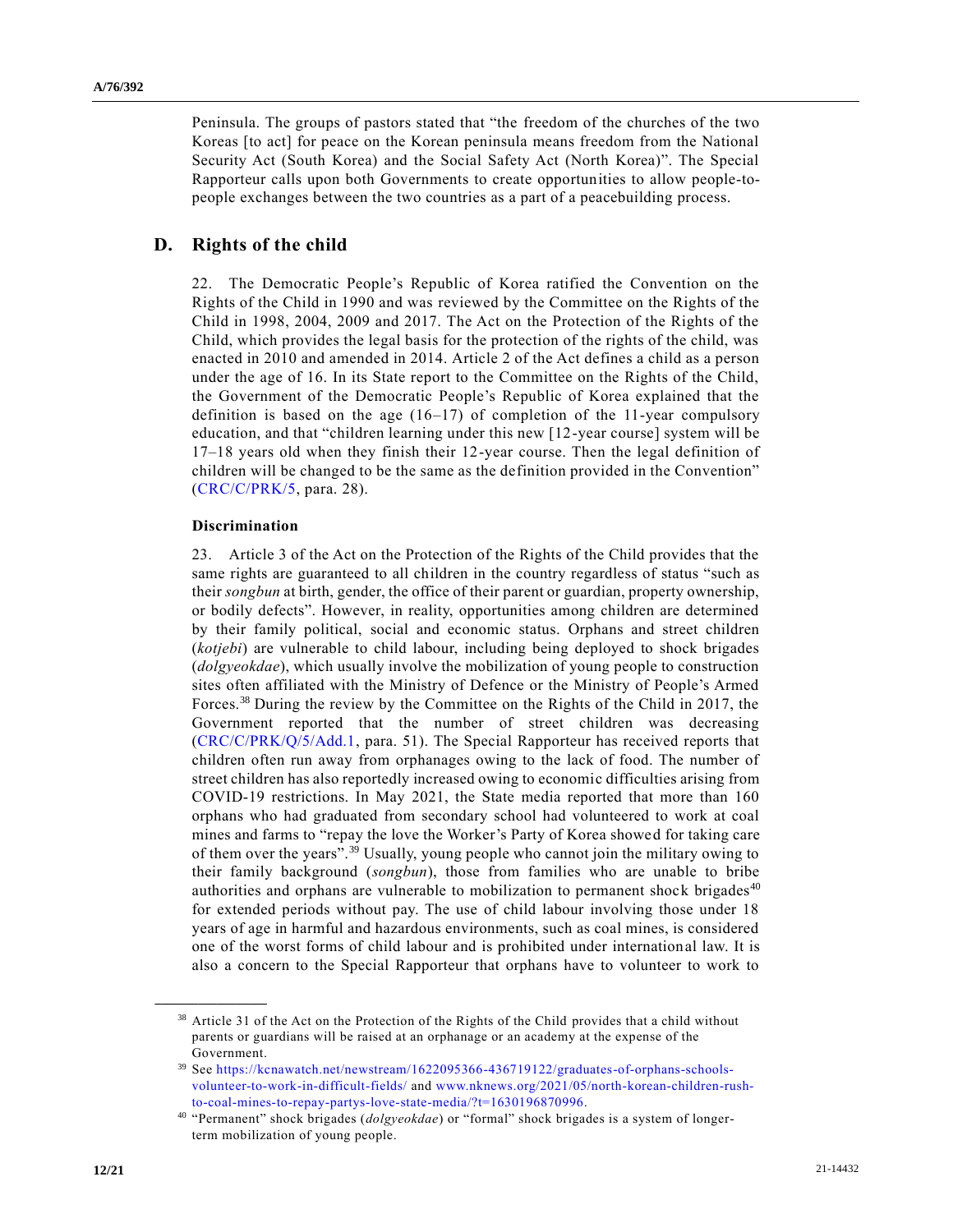"repay" the care that they have received from the State, when providing such care is a human rights obligation of the State. In June 2021, the Special Rapporteur, the Special Rapporteur on the right to education and the Special Rapporteur on contemporary forms of slavery raised their concerns on the matter in a communication sent to the Democratic People's Republic of Korea, to which there has been no reply.<sup>41</sup>

24. Children with disabilities are vulnerable to isolation from society. It is concerning that there is a lack of available disaggregated data on the situation of children with disabilities, including those living in State institutions.<sup>42</sup> There are reports that persons with disabilities were expelled from Pyongyang and were isolated in restricted areas or … facilities in other cities.<sup>43</sup> The United Nations Children's Fund (UNICEF) reported that the Government was planning a system of inclusive education to gradually include children with disabilities in the regular school system, which is a welcome step.<sup>44</sup> The Special Rapporteur hopes that such a positive step will pave a way to guarantee the rights of children with disabilities as recommended by the Special Rapporteur on the rights of persons with disabilities in her report to the Human Rights Council following her visit to the country in 2017 (see [A/HRC/37/56/Add.1\)](https://undocs.org/en/A/HRC/37/56/Add.1).

#### **Malnutrition**

25. Owing to the high level of food insecurity, children in rural areas are particularly vulnerable to malnutrition. Diarrhoea and pneumonia remained the two main causes of death among children under 5 years of age. Only one third of children aged 6 to 23 months received the minimum acceptable diet.<sup>45</sup> Malnutrition caused by household food insecurity, inadequate feeding practices and poor access to safe water and sanitation negatively affects children's growth, with children having a high need for nutrients. <sup>46</sup> The Government claims that "remarkable improvement" has been achieved in reducing the malnutrition prevalence among children under 5 years of age.  $47$  The stunting percentage among children under 5 years of age has been reduced from 19.1 per cent in 2017<sup>48</sup> to 17.4 per cent in 2020, and wasting from 4.8 in 2017 to 4.5 in 2020. These are welcome developments, although such progress could be reversed if the Government does not address current food shortages and economic difficulties under the COVID-19 preventive measures. Further progress is also needed in addressing the disparity between rich and poor and between Pyongyang and rural areas. <sup>49</sup>

#### **Access to information**

**\_\_\_\_\_\_\_\_\_\_\_\_\_\_\_\_\_\_**

26. According to the 2017 multiple indicator cluster survey, information, communication and technology skills among the age group of 15–17 years old were relatively high both for boys  $(65 \text{ per cent})^{50}$  and girls  $(66 \text{ per cent})$ . Mobile phone and

<sup>41</sup> See communication No. AL PRK 4/2021.

<sup>42</sup> United Nations Children's Fund (UNICEF), *Analysis of the Situation of Children and Women in the Democratic People's Republic of Korea* (Pyongyang, 2019), p. 4.

<sup>43</sup> Working Group for Human Rights and SDGs in North Korea, *A Human Rights-based Approach to the SDGs in the DPRK: CSO Spotlight Report 2021* (2021), p. 25.

<sup>44</sup> UNICEF, *Analysis of the Situation of Children and Women*, p. 30.

<sup>45</sup> FAO and others, *Asia and the Pacific Regional Overview of Food Security and Nutrition 2020: Maternal and Child Diets at the Heart of Improving Nutrition* (Bangkok, FAO, 2021).

<sup>46</sup> UNICEF, *Analysis of the Situation of Children and Women*, p. 54.

<sup>47</sup> Democratic People's Republic of Korea, *Democratic People's Republic of Korea: Voluntary National Review on the Implementation of the 2030 Agenda* (2021), p. 16.

<sup>48</sup> UNICEF, *Multiple Indicator Cluster Survey 2017: Survey Findings Report –* Democratic People's Republic of Korea, p. 10.

<sup>&</sup>lt;sup>49</sup> In 2017, the rate of stunting was 27 per cent within the lowest 20 per cent of the wealth distribution and only 14 per cent in the richest 40 per cent. There were wide disparities between provinces too, ranging from 10 per cent in Pyongyang to 32 per cent in Ryanggang.

<sup>50</sup> UNICEF, *Multiple Indicator Cluster Survey 2017*, pp. 32–33.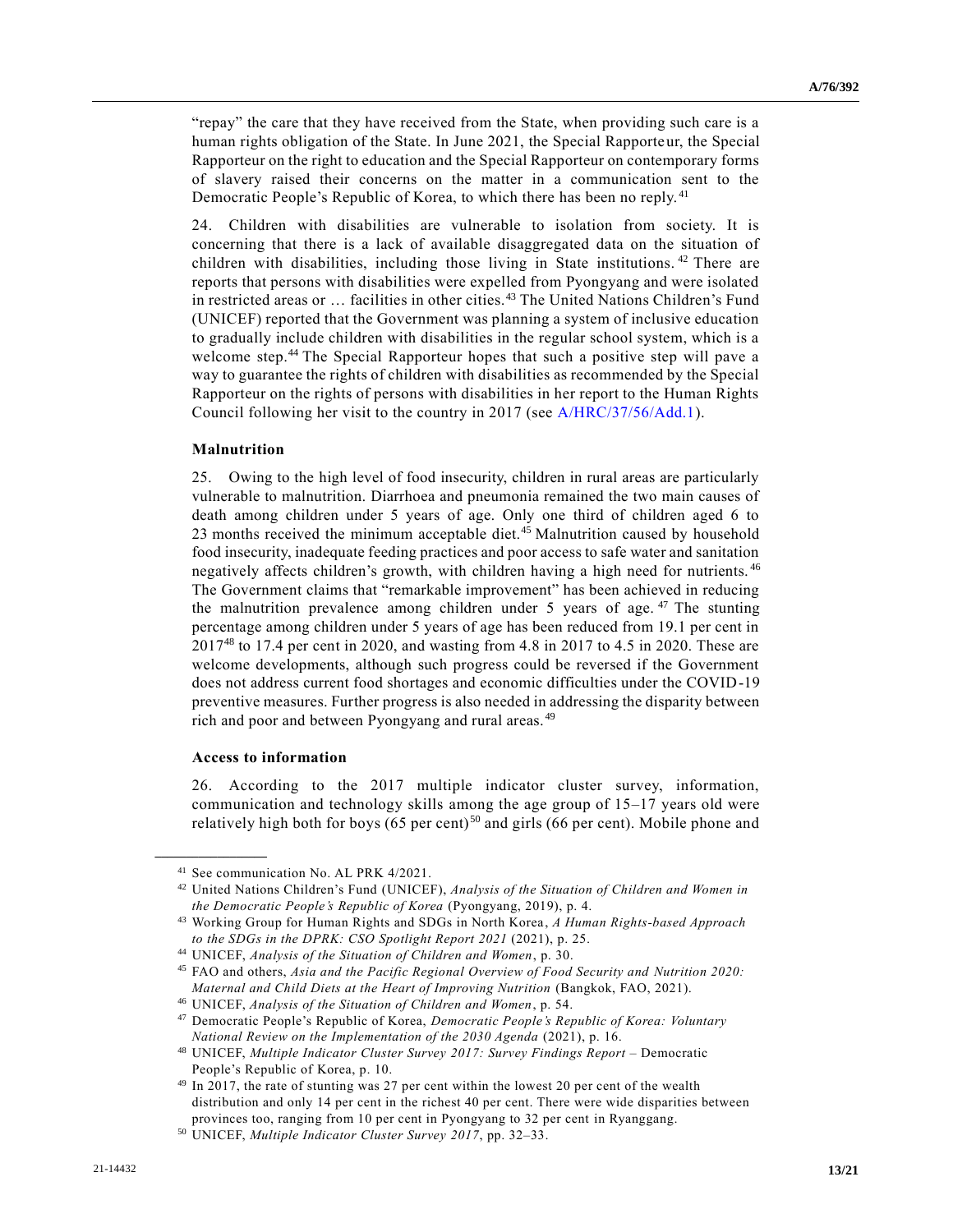domestic intranet usage are rapidly spreading, particularly among the young. Content, however, continues to be strictly controlled by the Government. Access to the global Internet is also prohibited. These controls have recently been tightened, including through increased restrictions on access to information in the 2020 Reactionary Thought and Culture Denunciation Law. The Law explicitly prohibited books, songs, movies, photographs, videos or similar materials from "hostile" nations such as the United States, the Republic of Korea and Japan. Moreover, the law stipulates that speaking or writing in a South Korean style, singing a song in a South Korean style or making a publication in a South Korean font shall be, depending on the circumstances, punished by up to two years of reform through labour. The Government appears to be concerned about the increasing influence of movies a nd music from the Republic of Korea on the younger population, viewing it as a serious threat to the unitary political system. In July 2021, the Government also called for stronger discipline and ideological education, in particular for young citizens.<sup>51</sup>

#### **The right to education**

27. The laws and policies of the Democratic People's Republic of Korea provide for equal guarantees to the right to education for boys and girls. The completion rate for compulsory education was nearly universal (99.9 per cent) in 2017.<sup>52</sup> At the end of lower secondary school, at the age of 13 (at the age of 14 under the 2014 law), 97.5 per cent of children have acquired foundational reading skills and 83.2 per cent have acquired foundational numeracy skills.<sup>53</sup> Nearly all the escapees who OHCHR has interviewed in the past six years could read the pre-survey questionnaires and at least write their names. Although education is free by law, in practice schools collect payments and other contributions, such as scrap steel, paper and even animal fur, from students for their daily operations. This puts additional pressure on parents and inhibits children from poorer economic backgrounds from attending school. An escapee recently interviewed by OHCHR stated that she had stopped going to school at the third grade of secondary school because she could not afford to provide monetary and in-kind contributions to her school. Even after she left school, the youth group of the Workers' Party of Korea visited her house and pressured her to provide contributions to the school.

28. Article 43 of the Constitution provides that "the State shall embody the principles of socialist pedagogy so as to raise the rising generation to be steadfast revolutionaries who will fight for society and the people, to be people of the new Juche type who are knowledgeable, morally sound and physically healthy". Testimonies from escapees suggest that children learn about former leaders Kim Il Sung and Kim Jong Il from kindergarten, and from primary school learn about the three generations of leadership and the Workers' Party policy. <sup>54</sup> At the fourteenth National Conference of Teachers, held in Pyongyang in September 2019, President Kim Jong Un stated that "while science and technology is a driving force of national economic development and an important symbol of national prowess, the mother of science and technology is education". The Korea Institute for National Unification analysed that President Kim's remarks "illustrate that a focus of education policy has shifted from political ideology-oriented to science technology-centred education."<sup>55</sup>

<sup>51</sup> Yonhap News Agency, "N. Korea warns youth against adopting foreign speaking habits, lifestyles", 18 July 2021.

<sup>52</sup> UNICEF, *Multiple Indicator Cluster Survey 2017*, p. 119.

<sup>53</sup> Ibid., pp. 126 and 129.

<sup>54</sup> See [http://pscore.org/life-north-korea/forced-to-hate/.](http://pscore.org/life-north-korea/forced-to-hate/)

<sup>55</sup> See Jeong-ah Cho, "North Korea's education policy and its prospects based on analysis of National Conference of Teachers", Korea Institute for National Unification, Online Series, 11 September 2019, p. 1.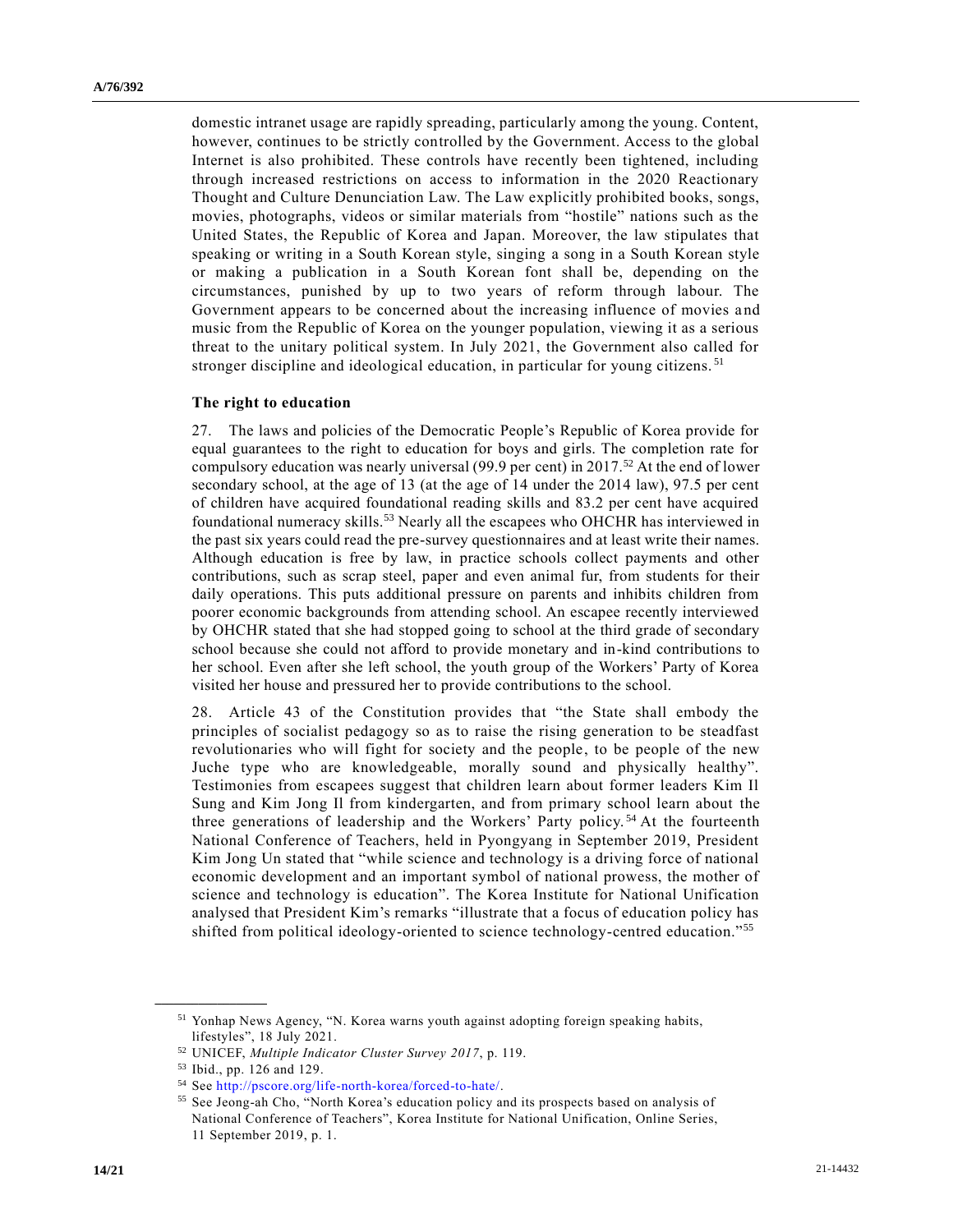#### **Labour**

29. The Convention on the Rights of the Child defines a child as any human being below the age of 18 years and expressly recognizes the need to protect children and young people against all forms of economic exploitation and hazardous work. Article 4 of the Socialist Labour Law of the Democratic People's Republic of Korea provides that, under socialism, every citizen is duty bound to participate in labour and that all able-bodied citizens take part in social labour according to their abilities. Even though the Act on the Protection of the Rights of the Child prohibits child labour, both the Socialist Constitution and the Socialist Labour Law stipulate that the minimum age for labour is 16 years of age; therefore, children at the ages of 16 and 17 are not legally protected against hazardous labour. A woman who had lost her parents when she was a child and later escaped from the Democratic People's Republic of Korea told OHCHR that she had joined a shock brigade from the age 15 to 17 and worked on the construction of a power plant. She said "work was physically tough especially because I was not an adult but had to work with adults and exactly the same as the others". In its voluntary national review report on the implementation of the 2030 Agenda, the Government reported that "forced labour and child labour which are common problems in the world do not exist in the Democratic People's Republic of Korea, the Sustainable Development Goal target 8.7 had already been achieved". <sup>56</sup> The denial of the existence of child labour, in particular of 16- and 17-year-old children, is concerning. On 16 August 2021, the State media reported that more than 200,000 Youth League officials and members had taken part in the "youth shock brigade activities" since the tenth Congress of the Youth League, held in April 2021.<sup>57</sup>

30. Children also provide labour through the school system. Article 32 of the 1999 Act on Childcare and Education provides that State institutions, as well as other childcare and education institutions, should encourage children to enjoy work and to become accustomed to labour from a young age. Students from primary school to secondary school have 21 days set aside for work experience on farms or in factories. <sup>58</sup> Throughout the education system, students are also sent to construction sites to work. In addition, students typically go home for lunch after school and provide labour to collective farms in the afternoon.<sup>59</sup> The Korean Children's Union or the Youth League also collect inkind support to fulfil quotas assigned to each school, and the Youth League organizes construction projects using student labour.<sup>60</sup> Children are also mobilized to participate in various performances on national holidays and for mass games.

## **IV. Engagement**

31. COVID-19 has brought unprecedented setbacks in the economic, social and political situation in many countries. The Democratic People's Republic of Korea is no exception to this. The Special Rapporteur stresses that the Democratic People's Republic of Korea should take an objective assessment of the situation and institute a policy that balances the necessary COVID-19 prevention measures and the basic economic and social rights of the people. People in the Democratic People's Republic of Korea should not have to choose between the fear of hunger and the fear of COVID-19. The country cannot close its border indefinitely and will eventually have

<sup>56</sup> Democratic People's Republic of Korea, *Democratic People's Republic of Korea: Voluntary National Review*, p. 31 (see footnote 47).

<sup>57</sup> See [https://kcnawatch.net/newstream/1629105526-299140904/youth-shock-brigade-activities](https://kcnawatch.net/newstream/1629105526-299140904/youth-shock-brigade-activities-brisk-in-dprk/)[brisk-in-dprk/.](https://kcnawatch.net/newstream/1629105526-299140904/youth-shock-brigade-activities-brisk-in-dprk/)

<sup>58</sup> UNICEF, *Analysis of the Situation of Children and Women*, p. 79 (see footnote 42).

<sup>59</sup> Lim Hyo-Kyung, Chang Heidi Hee-Kyung and Nam Bada, *Unending Toil: Child Labour within North Korea* (Seoul, People for Successful Corean Reunification, 2018), p. 30.

<sup>60</sup> Ibid., p. 130.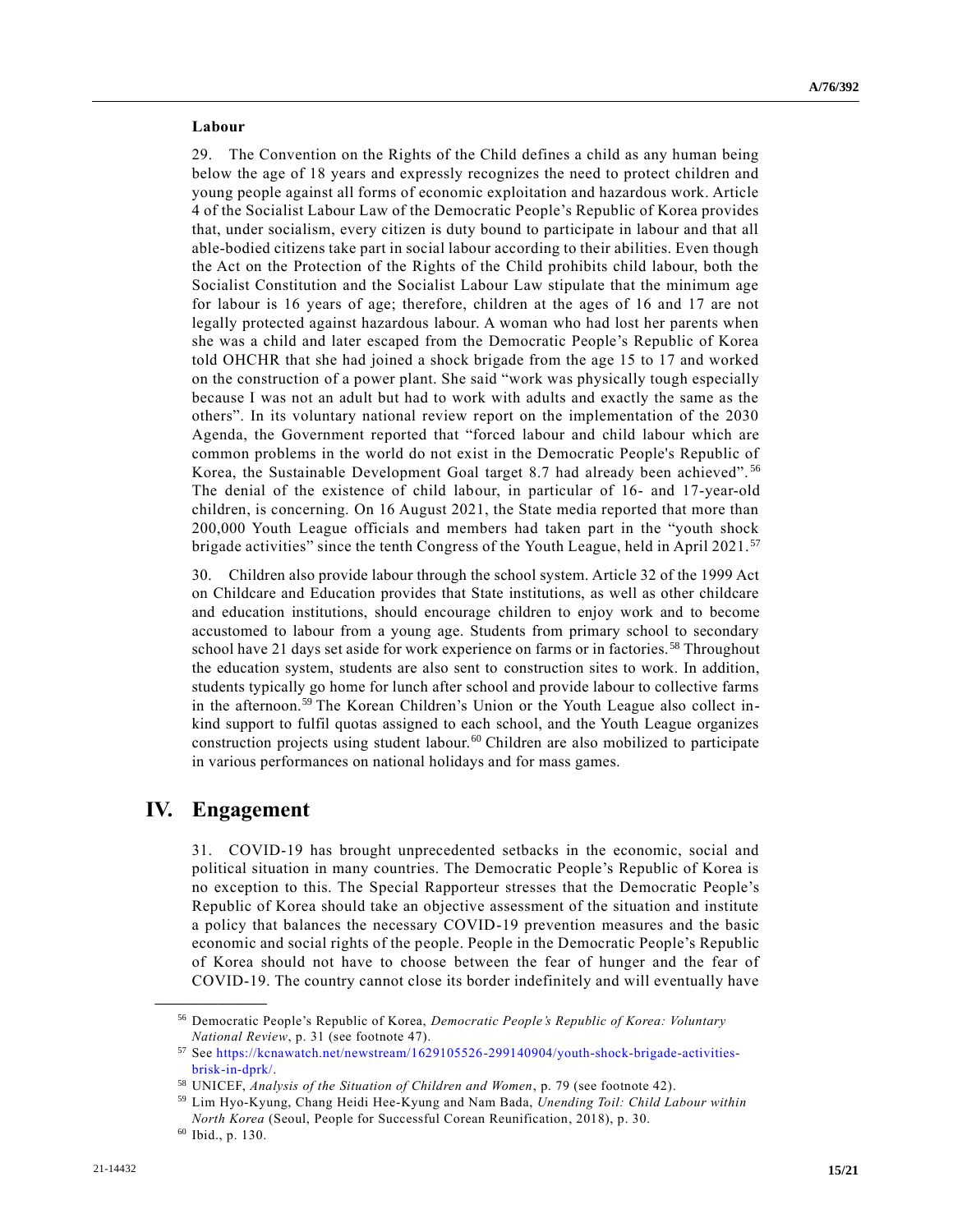to open up. The Special Rapporteur suggests that a practical approach would be to shift from a complete shutdown of the border to a more sustainable way of controlling COVID-19, such as the launch of a vaccination campaign and the strengthening of its health sector, and the facilitation of people's economic activity through the opening of its border and relaxation of internal restrictions on movement. The Democratic People's Republic of Korea should also seize the opportunity to restart economic and institutional reforms. The international community should also be more forthcoming in providing vaccines and humanitarian support to combat the COVID-19 pandemic and its socioeconomic consequences.

32. Following the further isolation of the country, family members are extremely worried about the whereabouts and safety of those who have been forcibly disappeared in the Democratic People's Republic of Korea, including people who were abducted from the Republic of Korea during and after the Korean War, as well as Japanese and other foreign nationals who were abducted in the 1970s and 1980s. The Government of the Democratic People's Republic of Korea must present a concrete plan to resolve the issue of enforced disappearances, including abductions, which is a serious crime with multiple human rights implications for both the victims and their families. Regarding separated families, the Special Rapporteur urges both the Democratic People's Republic of Korea and the Republic of Korea to fulfil their commitments on reunions of separated families made in the Panmunjom Declaration of 2018 [\(A/72/109-S/2018/820,](https://undocs.org/en/A/72/109) annex, para. 1 (5)). According to the Republic of Korea, the equipment necessary for virtual communication has already been set up and the Special Rapporteur does not see any reason to further postpone virtual reunions. He emphasizes that this simplest of measures would mean a great deal to the long-suffering families arbitrarily separated along the 38th parallel and, as nothing more than a gesture of humanity and compassion for these families, the facilitation of such contact should be arranged with immediate effect.

33. On 13 July 2021, the Democratic People's Republic of Korea participated in the voluntary national review on the implementation of the Sustainable Development Goals at the United Nations high-level political forum on sustainable development. Civil society organizations based in the Republic of Korea jointly asked valuable questions with the good intention of positive engagement to improve the human rights situation of the people in the Democratic People's Republic of Korea. While the Special Rapporteur welcomes the Government's engagement with the United Nations, he also encourages the Government to fully engage in open dialogue and address all the questions raised by civil society organizations and other Member States. In this regard, the Special Rapporteur also urges the Democratic People's Republic of Korea to fully cooperate with United Nations human rights mechanisms, in particular himself, in his capacity as Special Rapporteur, and OHCHR. The Special Rapporteur encourages the Government to respond to the list of issues sent by the Human Rights Committee in June 2021 [\(CCPR/C/PRK/QPR/3\)](https://undocs.org/en/CCPR/C/PRK/QPR/3). In any possible upcoming peace negotiations, the Republic of Korea and the United States of America should secure commitments with measurable benchmarks from the Democratic People's Republic of Korea to a meaningful process of engagement on human rights. This can start with inviting the Special Rapporteur and thematic mandate holders to visit the country.

## **V. Conclusions**

34. The present report is the final report of the current mandate holder to the General Assembly. The Special Rapporteur takes this opportunity to urge all relevant parties to take key concrete steps towards finding a peaceful resolution to the long-standing conflict on the Korean Peninsula. The people of the Democratic People's Republic of Korea have already suffered and waited too long for peace, security, development and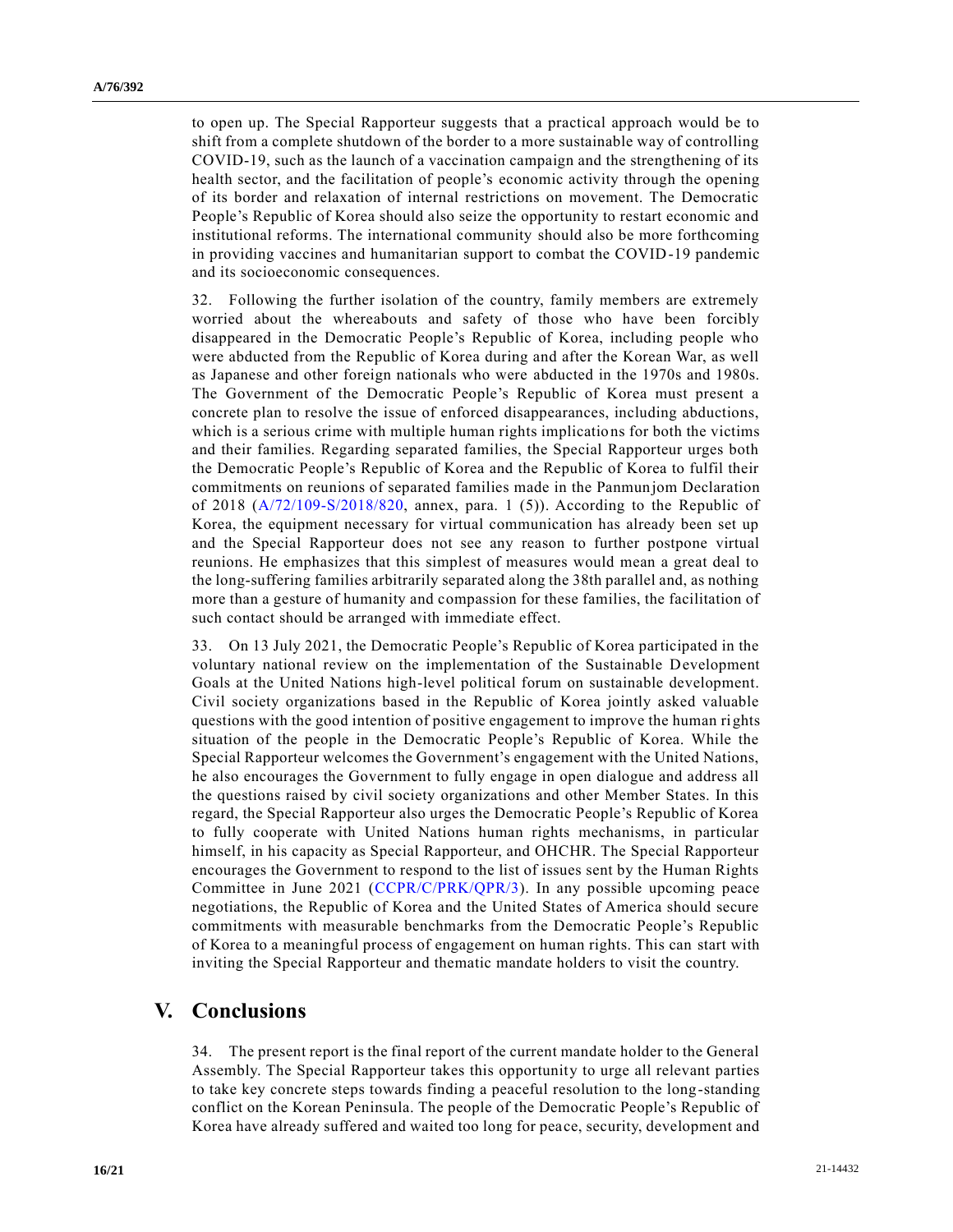basic human rights. The COVID-19 restrictions have worsened their ordeal owing to further isolation, wider and harsher State command over people's lives, the further stifling of economic activity and the exodus of humanitarian agencies from the country. The status quo in the political, denuclearization and security situation might be seen as a tolerable outcome in the current political environment; however, this is certainly not the case for the ordinary citizens of the Democra tic People's Republic of Korea, who are struggling on a daily basis to live a life of dignity. The Special Rapporteur cautions that the current worsening humanitarian situation could turn into a crisis and must be averted.

35. The approach of prioritizing pressure through sanctions has further isolated the Democratic People's Republic of Korea, with limited space for diplomacy, and had unintended humanitarian and human rights consequences. It is time that a comprehensive review of this approach be undertaken to more effectively address denuclearization and security concerns while minimizing the negative consequences on economic and social rights. The gradual expansion of diplomatic engagement should allow for meaningful dialogue on the human rights situation, including on sensitive issues, such as the release of political prisoners, and encourage the Government to recognize the human rights violations involved in operating a system of *kwanliso* (political prison camps) and pursue their urgent dismantlement.

36. While monitoring the human rights situation in the Democratic People's Republic of Korea has been a recurring agenda item for the General Assembly, the Human Rights Council and the Security Council over the years, addressing human rights during denuclearization talks has become contingent on first making progress on the security agenda. The Special Rapporteur wishes to encourage more imaginative thinking on how engagement on mutually agreed goals can produce human rights outcomes, despite stalled negotiations. This can include expanding engagement on the Sustainable Development Goals and the implementation of universal periodic review and treaty body recommendations processes within the United Nations architecture to which the Democratic People's Republic of Korea has actively reported and with which it has constructively engaged. The Democratic People's Republic of Korea is encouraged to take up the offer by OHCHR for technical assistance and to invite the High Commissioner and her staff to visit the country. Likewise, the Government is recommended to build upon the experience of the country visit of the Special Rapporteur on the rights of persons with disabilities in 2017 and engage with other relevant thematic mandate holders. Through increased diplomatic engagement on such initiatives, relations of greater trust can develop between the Democratic People's Republic of Korea and international counterparts, as part of a non-contentious human rights approach. This can further enable progress in other areas, including the establishment of mutually agreed security guarantees that will enable progress on denuclearization, will contribute to peace settlements and thereby set the basis for the conception of the reunification of the Korean Peninsula, which is the desire of both the Democratic People's Republic of Korea and the Republic of Korea.

37. The Special Rapporteur calls for more attention to nurturing the synergies between humanitarian assistance and human rights advocacy. For instance, a COVID-19 vaccine rollout in the Democratic People's Republic of Korea through COVAX can explicitly be aligned with the human rights principles of non-discrimination (including on the basis of *songbun*) and attention to marginalized and vulnerable populations. Collaboration on a COVID-19 vaccine rollout can be pursued in a way that dovetails with existing efforts to alleviate the humanitarian situation and address human rights concerns made more acute by the pandemic, including access to food and health care. In this regard, sanctions relief to enable international collaboration and support on improving the capacity of the Democratic People's Republic of Korea to fulfil its human rights obligations concerning domestic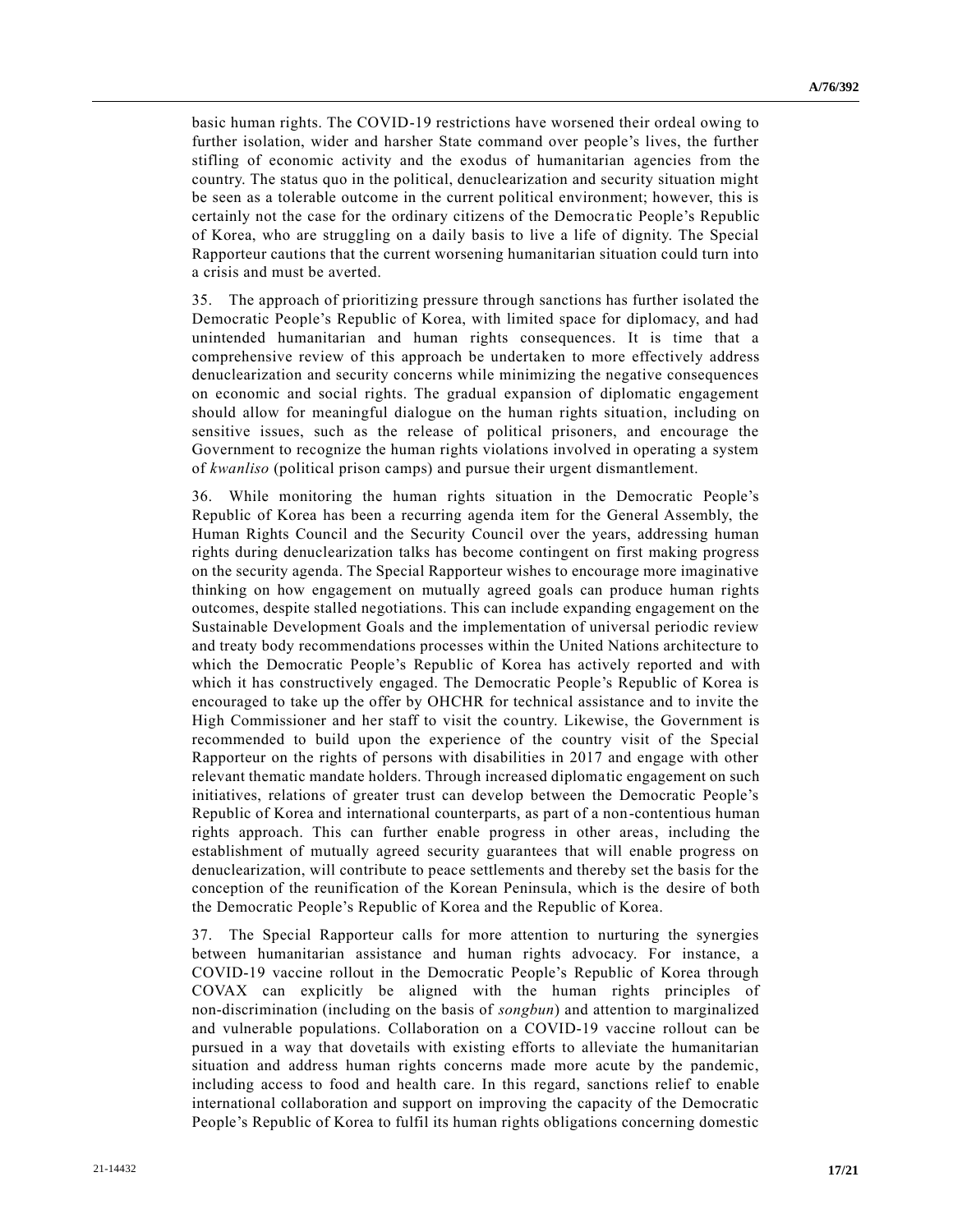food production and distribution and health-care provision can be more thoroughly explored, including through regular dialogue between the United Nations country team and the Security Council Committee established pursuant to resolution [1718 \(2006\).](https://undocs.org/en/S/RES/1718(2006))

38. It is a serious concern that the increased challenges in accessing information on the human rights situation in the Democratic People's Republic of Korea are leading to a creeping apathy in global attention to the worsening human rights situation there. The Special Rapporteur calls for continued and increased attention to the situation of the Democratic People's Republic of Korea in fulfilling its international human rights obligations, including in the context of its response to COVID-19. The Special Rapporteur highlights that, despite the limited information, there are grounds to believe that the human rights situation continues to worsen within the country, including in relation to access to food and health care and the oppression of civil and political rights, in particular the right to participation in public affairs and access to information.

39. In this regard, the Special Rapporteur highlights that adopting a determined approach to engagement does not require the neglect of those serious human rights violations which also qualify as crimes against humanity. These crimes are likely ongoing, epitomized by the continued operation of large political prison camps. The Special Rapporteur reiterates that the existence of *kwanliso* (political prison camps) represents the worst excesses of a system of governance that systematically violates the human rights of its people. Victims have a right to justice, and accountability will remain due until it is achieved. The Special Rapporteur highlights the imperative of the Democratic People's Republic of Korea to undertake a process of reform whereby human rights are respected and protected and to cease ongoing crimes against humanity occurring, including through the system of political prisons. In the meantime, he calls for the release of political prisoners on humanitarian grounds in the context of COVID-19 and the associated national shortages in food, health care and other resources. He also calls on the international community to keep its attention on those gross human rights violations that may constitute crimes against humanity. International attention remains one of the only means of recognition and acknowledgement of the plight of these people and the violations that they suffer. He further renews calls for referral of the situation in the Democratic People's Republic of Korea to the International Criminal Court or the establishment of an ad hoc tribunal or other comparable mechanism. In the interim, it is imperative to ensure that information continues to be collected and preserved to support accountability strategies at all levels. OHCHR should be provided with adequate resources to support its work on the collection and preservation of information and evidence, as well as the assessment of all relevant information and testimonies, of serious human rights violations that have occurred and are ongoing within the Democratic People's Republic of Korea. The Special Rapporteur also wishes to highlight the crucial role that civil society organizations have been and will be playing in efforts to improve the human rights situation and move forward the peace process. Such continued efforts, which the Special Rapporteur commends, will keep alive the prospects of future justice initiatives, including recognition of the truth and redress for the violations that people in the Democratic People's Republic of Korea have suffer ed.

## **VI. Recommendations**

40. **The Special Rapporteur recommends that the Democratic People's Republic of Korea:**

(a) **Urgently invest the maximum available resources, including through international cooperation, to ensure that the basic needs for food, water, sanitation and housing are met, prioritizing the most marginalized communities;**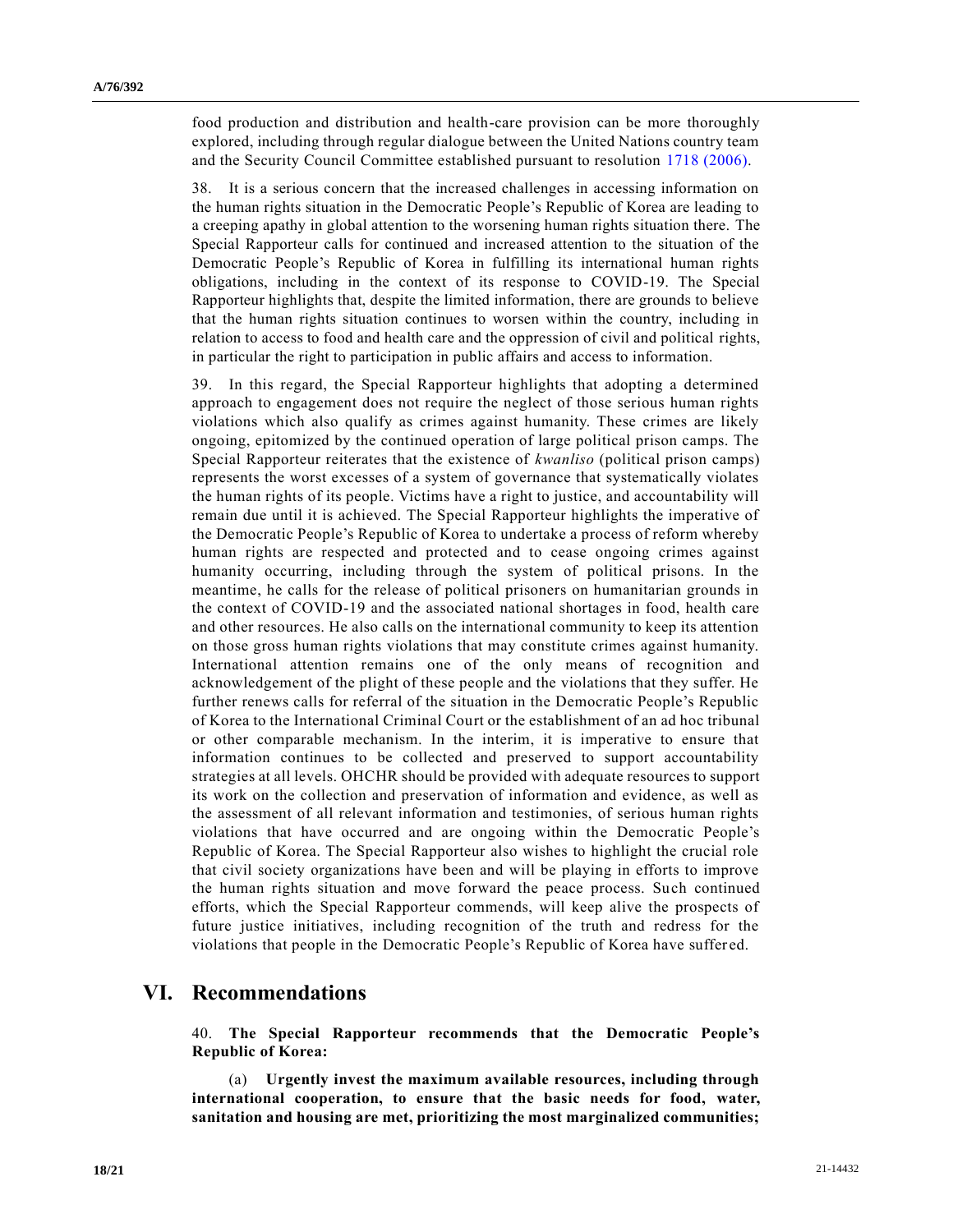(b) **Assess the impact of the current COVID-19 preventive measures on the exercise of human rights, including economic and social rights, and revise any measures that violate these rights;**

(c) **Initiate the legal and institutional reforms needed to guarantee economic and social rights;**

(d) **Fulfil the necessary technical requirements for receiving vaccines through the COVAX Facility and start its vaccination programmes;**

(e) **Gradually open its borders and allow for economic activity and movement of people;**

(f) **Release detailed information about** *kwanliso* **(political prison camps) and invite independent international monitoring bodies to visit them;** 

(g) **Consider the further granting of amnesties to political prisoners, as a part of a long-term ongoing process, while ensuring transparency in the process;**

(h) **Follow the guidelines set out in the joint statement on COVID-19 in prisons and other closed settings made by UNODC, WHO, UNAIDS and OHCHR, and abide by the Nelson Mandela Rules and consider the release of prisoners who are not a threat to the public, in particular those in vulnerable situations;** 

(i) **Address allegations of enforced disappearances, including in the form of abductions of foreign nationals, and provide accurate information to the families of the victims on the fate and whereabouts of their missing relatives;** 

Initiate a process of dialogue with the Special Rapporteur, as well as **thematic mandate holders, and invite them to carry out an official country visit;**

(k) **Carry out research and release statistics and other data to enable an assessment of the impact of international sanctions on the economic and social rights of the people;** 

(l) **Recognize the fundamental right to leave and enter the country, both in law and in practice, and ensure that those who are repatriated are not subjected to punishment upon repatriation;**

(m) **Engage with the Republic of Korea to resume reunions of separated families, including through virtual platforms;** 

(n) **Provide space for the exercise of the right to freedom of religion and belief as guaranteed by the Constitution;** 

(o) **Protect children under the age of 18 from child labour;** 

(p) **Review the Reactionary Thought and Culture Denunciation Law and promote and protect freedom of expression, access to information and freedom of religion, including for young people.**

41. **The Special Rapporteur recommends that the Republic of Korea:** 

(a) **Integrate human rights into negotiations with the Democratic People's Republic of Korea;**

(b) **Engage with the Democratic People's Republic of Korea to resume reunions of separated families;**

(c) **Engage with civil society organizations with a view to enabling victims, families, escapees and civil society organizations to continue their efforts in fighting impunity, and supporting peacebuilding and access to information;**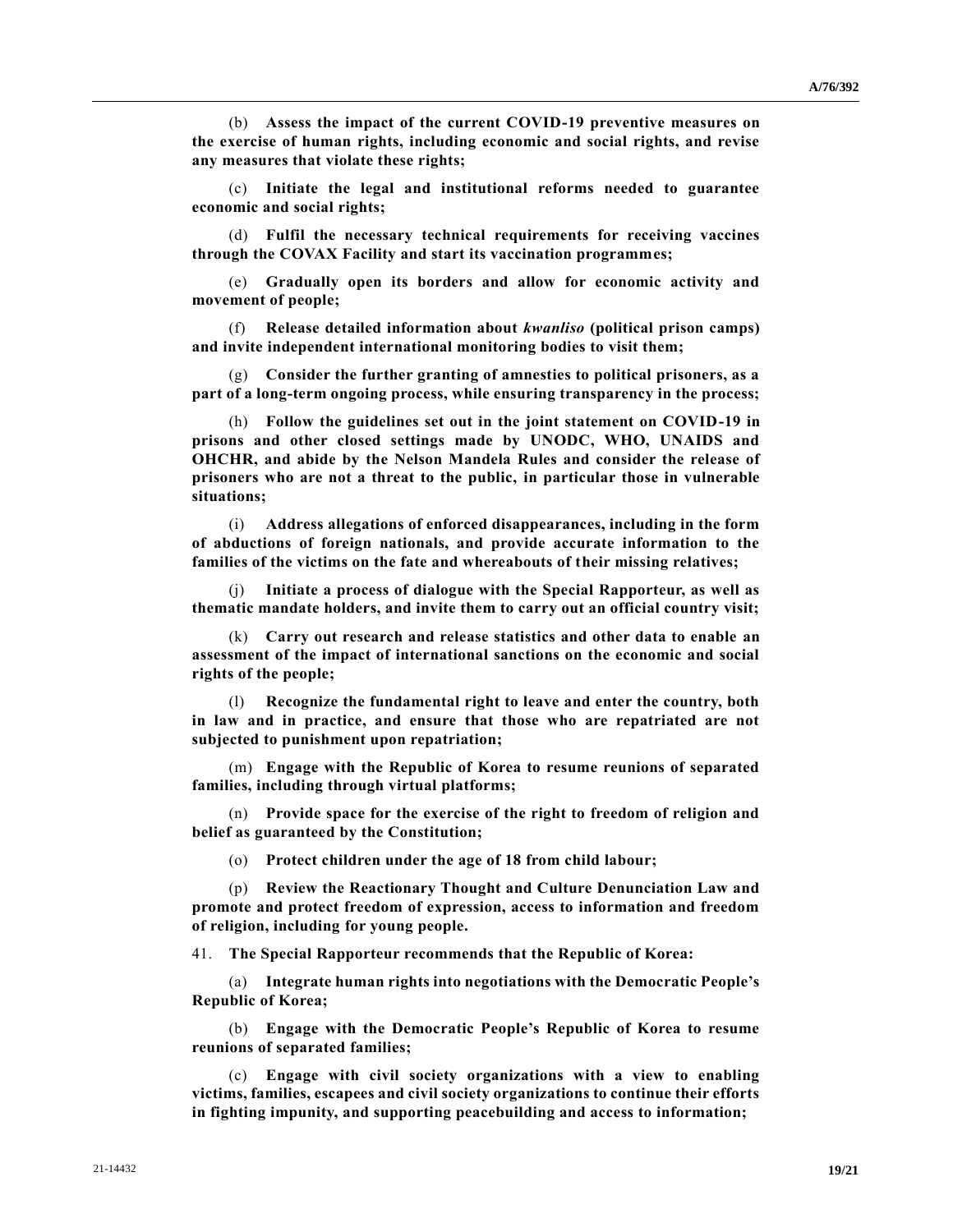(d) **Continue its efforts to provide protection to people escaping from the Democratic People's Republic of Korea to third countries;**

(e) **Facilitate people-to-people exchanges with the Democratic People's Republic of Korea by lowering limitations on freedom of communication.**

42. **The Special Rapporteur recommends that the key parties should actively engage with the United Nations in exploring practical approaches to pursuing denuclearization, peace and human rights on the Korean Peninsula.**

43. **The Special Rapporteur recommends that other Member States:** 

(a) **Apply the principle of non-refoulement to individuals from the Democratic People's Republic of Korea who are at risk of serious human rights violations upon repatriation;**

(b) **Enhance engagement with the Special Rapporteur and OHCHR on the issue of repatriation and other human rights issues in the Democratic People's Republic of Korea;**

(c) **Engage with the Democratic People's Republic of Korea in view of providing support to the people in combating the COVID-19 pandemic;** 

(d) **Use any available opportunity for dialogue with the Democratic People's Republic of Korea to create an environment to advance a peace agreement and seek progress with respect to the situation of human rights in the country;** 

(e) **Continue to provide support to the efforts of civil society actors to address the situation of human rights in the Democratic People's Republic of Korea.**

44. **The Special Rapporteur recommends that the Security Council:** 

(a) **Consider lifting sanctions that negatively affect humanitarian assistance and human rights, including during the COVID-19 pandemic;**

(b) **Continue to discuss the human rights situation in the Democratic People's Republic of Korea and refer the situation to the International Criminal Court or establish an ad hoc tribunal or other comparable mechanism.**

45. **The Special Rapporteur makes the following recommendations to the United Nations Secretariat:**

(a) **The Secretary-General and OHCHR, in collaboration with the United Nations country team, should conduct a comprehensive study of the detrimental impact of sanctions on the human rights of the people of the Democratic People's Republic of Korea and on the humanitarian situation in the context of the current COVID-19 preventive measures;** 

(b) **The Secretary-General and OHCHR should continue to explore and support technical cooperation projects on human rights with the Democratic People's Republic of Korea;**

(c) **OHCHR should continue its efforts on accountability, including by strengthening monitoring and its documentation efforts, further developing the information and evidence repository and exploring possible strategies and mechanisms for future accountability processes;**

(d) **The Secretary-General should revitalize the engagement efforts of the United Nations with the Democratic People's Republic of Korea, building upon the 2017 visit by the Under-Secretary-General for Political Affairs.**